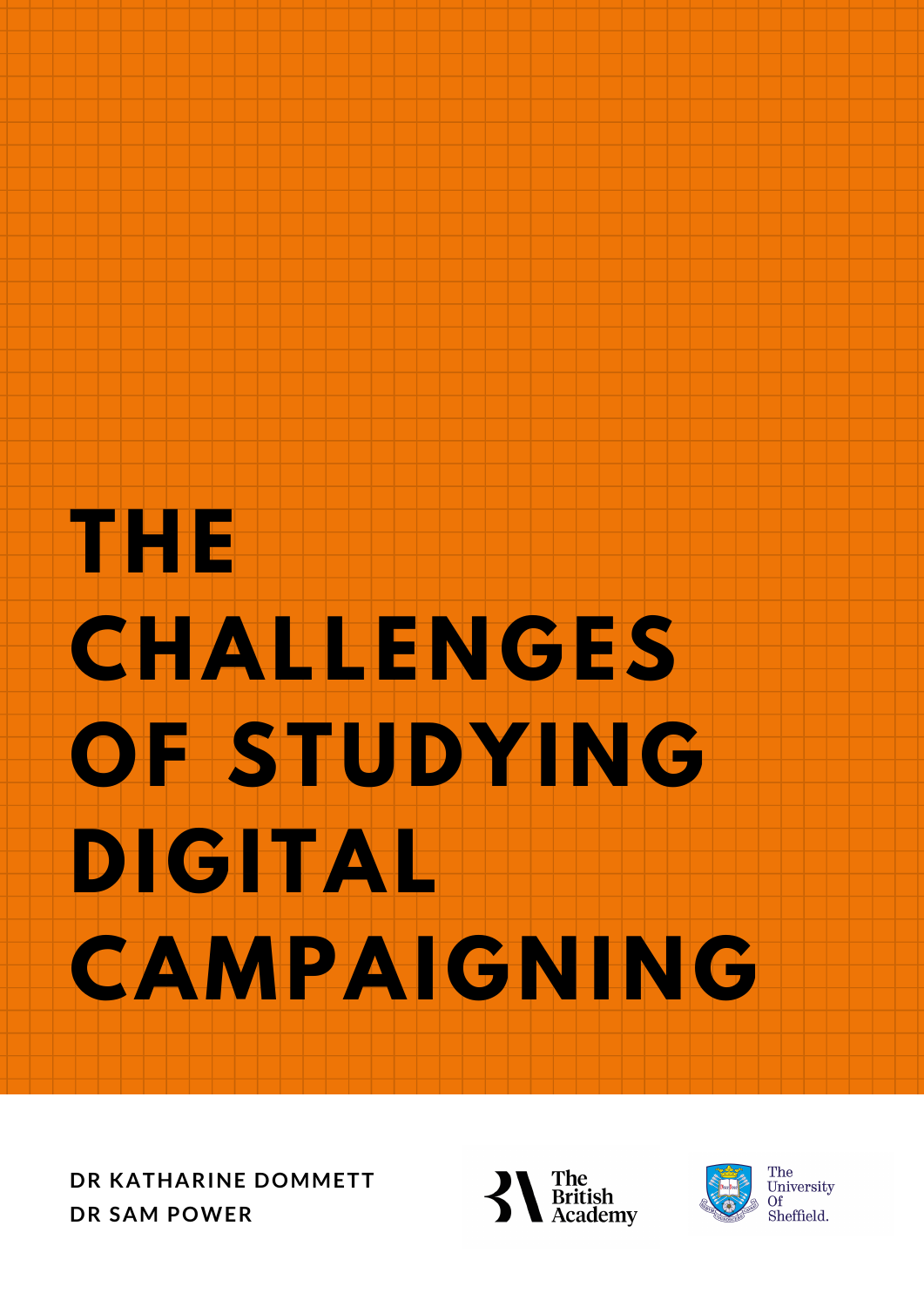# **OUR EXECUTIVE SUMMARY**

This report looks at the issue of digital campaigning and the methodological challenges this poses for scholars interested in this realm. Reflecting on the proceedings of 2 workshops funded by the British Academy, it is structured around four questions:

PART 1: Why study digital campaigning?

*This section reflects on the motivation to study digital campaigning, and the varied questions academics and non-academics are seeking to ask*

PART 2: What are the methods used to study digital campaigning?

*This section outlines the range of methods used by workshop participants to study digital campaigning, highlighting computational methods, qualitative and quantitative techniques.*

PART 3: What are the challenges of studying digital campaigning?

*This section identifies 5 issues confronted by researchers interested in digital campaigning, namely:*

- Data access
- The object of study
- Methods
- Ethics
- Researcher capacity

PART 4: How can we respond to the challenge of studying digital campaigning?

*This section includes reflections from workshop participants about possible responses to the challenges that researchers face.*

The report seeks to highlight the challenges researchers face and facilitate discussion about the ways in which these challenges may be overcome.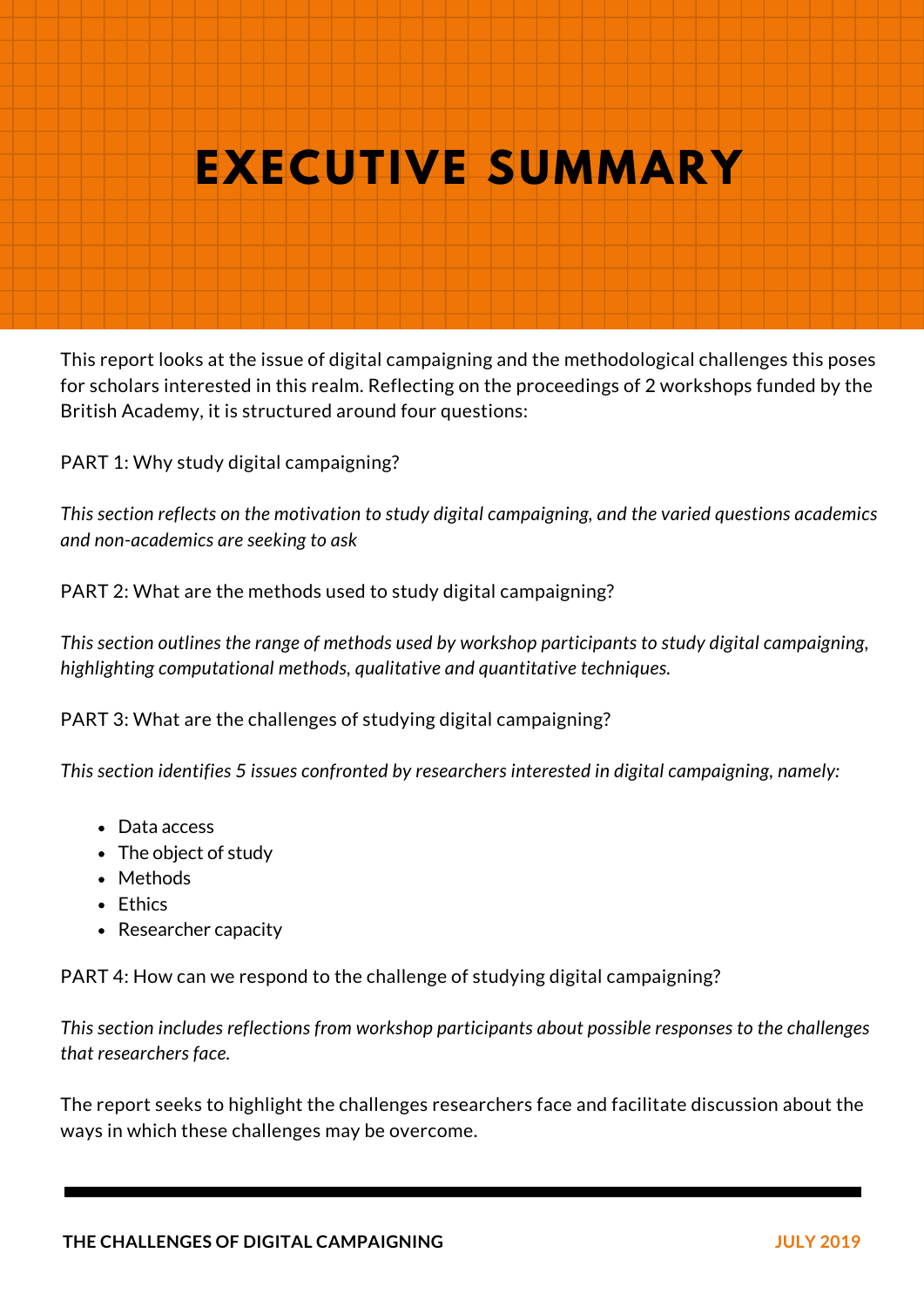### **OUR SERVER INTRODUCTION**

Digital campaigns have gained much attention in recent years. Often discussed in the context of elections, online campaigning tools are being regularly used to promote different issues and agendas online. Actors from political parties and governments, to lone activists and campaign groups deploy campaigns on Facebook, Instagram, YouTube, GoogleAds, WhatsApp and snapchat filters. Whilst academics have long been interested in the strategies, actions and fortunes of political actors as they campaign and battle for power, recent trends in digital campaigning have been seen to require urgent study and response. With claims of misinformation, foreign interference and voter suppression being promoted online, it has become important to know what is happening, but also what the consequences of different forms of digital campaigning are.

Whilst interest in these questions has grown, challenges including a lack of transparency, difficulties of access and methodology have made it hard to understand what is going on. Researchers, regulators and policy makers alike have therefore faced significant challenges in gaining information about, let alone systematically analysing, digital campaigning trends.

Recognising these challenges, we convened two British Academy workshops in 2018 and 2019. Bringing together practitioners, industry stakeholders, policy makers and academics, these workshops reflected on the challenges posed by advances in digital campaigning and considered how it may be possible to respond. In this report, we present the outcomes of these events reflecting on the varied motivations for studying digital campaigning, the methods used, and the nature of the challenge faced by academics and stakeholders. We have subsequently invited a number of participants to respond to this report, offering short reflections on how these challenges may be overcome.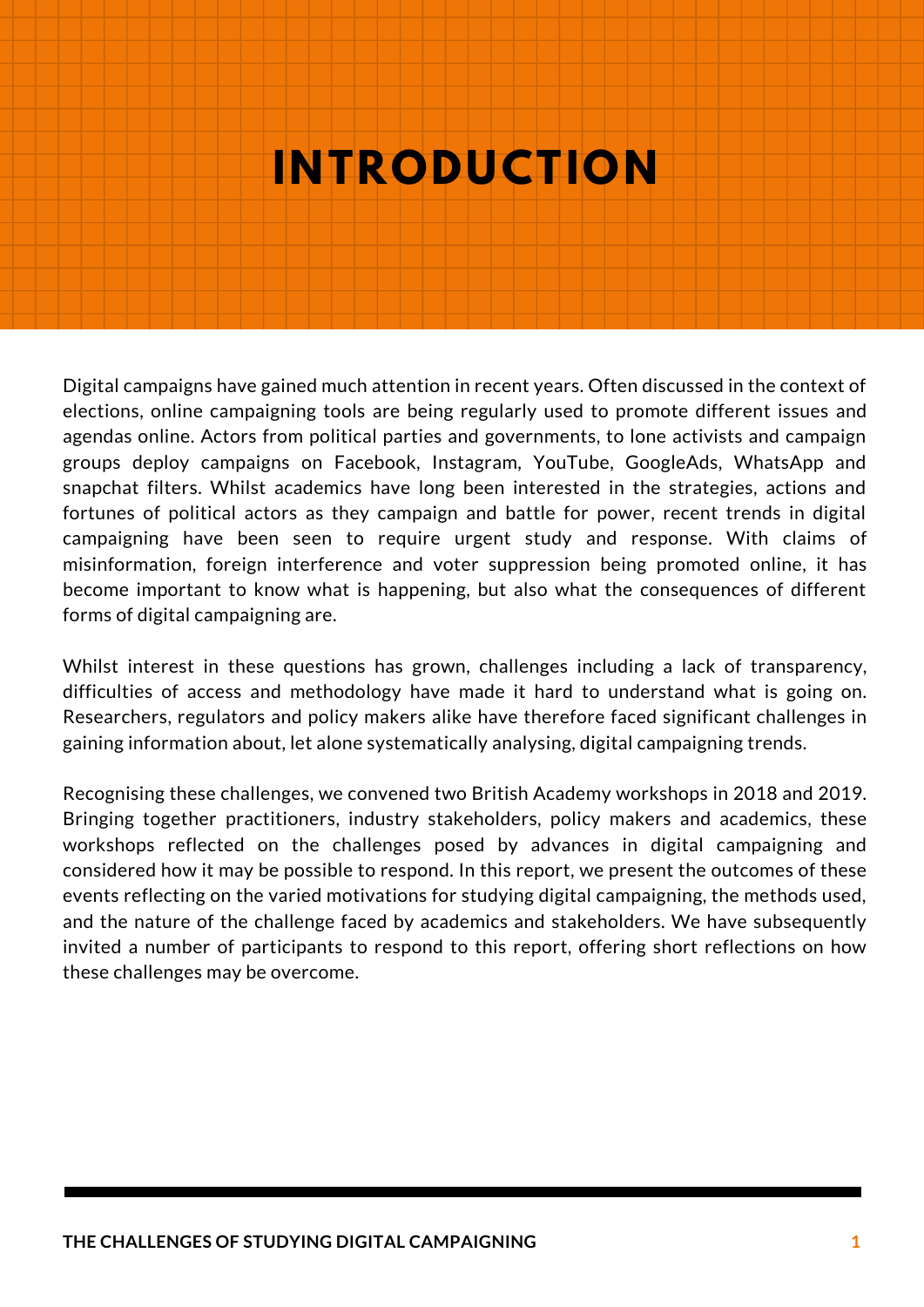### **WORKSHOP 1 : PRACTITIONER WORKSHOP PARTICIPANTS**

| Sara Badawi                | Head of communications and partnerships at Fair Vote                                              |  |
|----------------------------|---------------------------------------------------------------------------------------------------|--|
| Dr Marco Bastos            | Lecturer in Media and communication at City, University of                                        |  |
|                            | London his research brings together communication and                                             |  |
|                            | computational social science to study social media and online                                     |  |
|                            | behaviour                                                                                         |  |
| Rob Blackie                | Founder of Digital Strategy, a strategic marketing and                                            |  |
|                            | communications company                                                                            |  |
| Kate Engles                | Policy Manager in Campaign Finance Policy at the Electoral                                        |  |
|                            | Commission                                                                                        |  |
| Dr Jessica Garland         | Director of Policy and Research at the Electoral Reform Society                                   |  |
| Professor Rachel<br>Gibson | Professor of Political Science at the University of Manchester                                    |  |
|                            | and conducts research on the use of the internet in political                                     |  |
|                            | campaigns                                                                                         |  |
| Professor Robert           | Professor of Government and the Constitution at UCL. His                                          |  |
| Hazell                     | research looks at constitutional reform                                                           |  |
| Sam Jeffers                | Co-founder of Who Targets Me an initiative launched to monitor                                    |  |
|                            | political adverts and micro-targeting on Facebook.                                                |  |
| Jessica                    | Senior Policy Advisory at the Royal Society who has conducted                                     |  |
| Montgomery                 | research on machine learning and AI.                                                              |  |
| Michela Palese             | Research Officer at the Electoral Reform Society                                                  |  |
|                            | Professor of Social Informatics in the Department of Computer                                     |  |
| Professor Rob              | Science at the University of Warwick. He is a specialist in data                                  |  |
| Proctor                    | science methodologies and applications and has conducted                                          |  |
|                            | large scale studies of social media use.                                                          |  |
| Dr Jacob Rowbottom         | Associate Professor of Law and Fellow of University College                                       |  |
|                            | Oxford. He is a qualified barrister who researches legal regulation<br>of the democratic process. |  |
|                            |                                                                                                   |  |
| Dr Rebecca Rumbal          | Head of Research at My Society                                                                    |  |
|                            |                                                                                                   |  |
| Cassie Staines             | Senior Policy Officer at Full Fact                                                                |  |
| Daniel Stoker              | Senior Policy Advisor at the Electoral Commission                                                 |  |
|                            |                                                                                                   |  |
| Alex Tait                  | Co-founder of the Coalition for reform in political advertising                                   |  |
|                            |                                                                                                   |  |
| <b>Brendan Tobin</b>       | Head of Growth at ecanvasser, a campaign tools provider                                           |  |
|                            | Senior Committee Specialist on the DCMS Committee leading the                                     |  |
| Josephine Willows          | inquiry into Fake News                                                                            |  |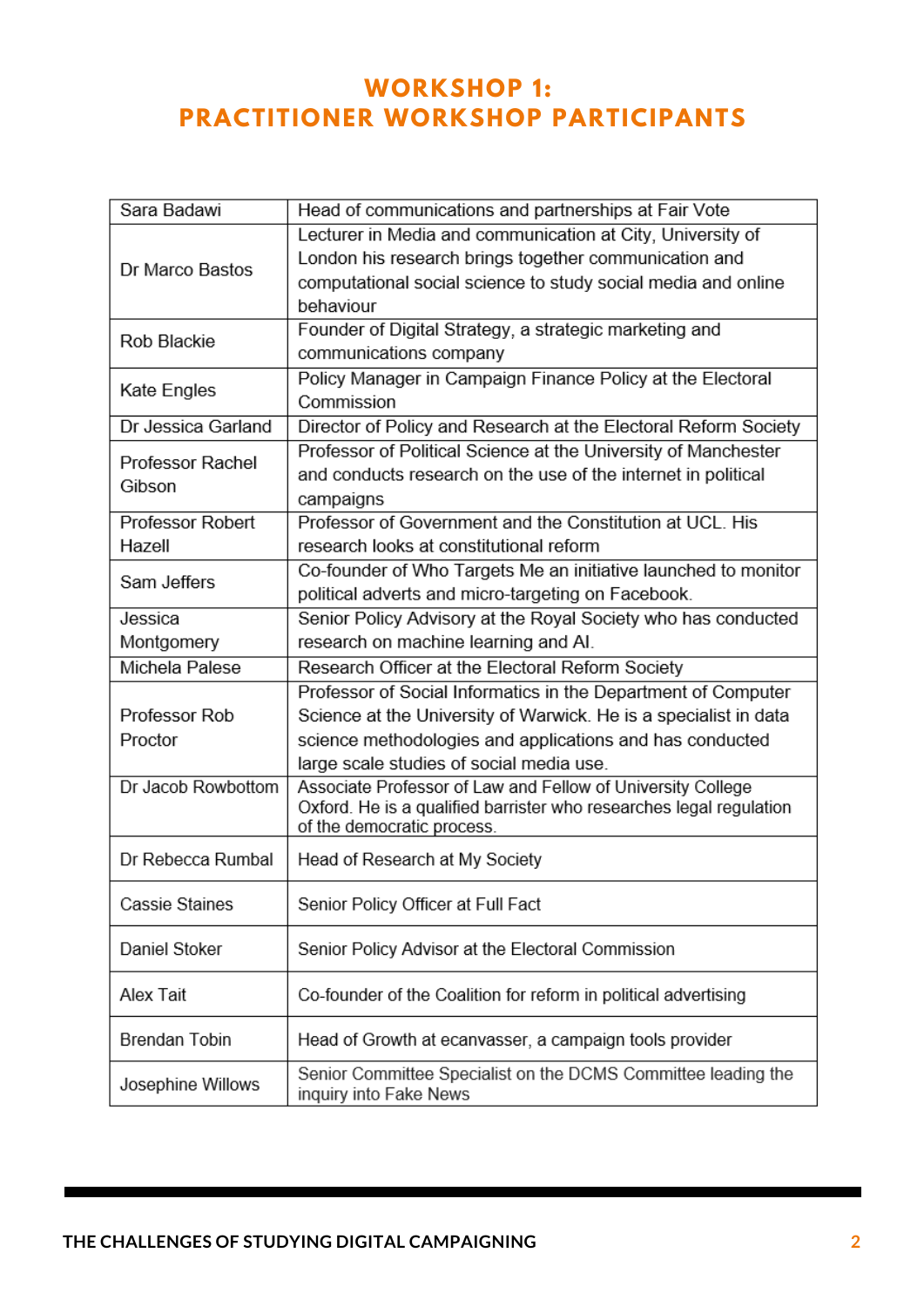### **WORKSHOP 2: ACADEMIC WORKSHOP PARTICIPANTS**

| Nikos Aletras              | Lecturer in Natural Language Processing in the Computer Science<br>Department of the University of Sheffield. He previously worked as<br>a scientist with Amazon (Amazon Research Cambridge and Alexa).                                                                                       |
|----------------------------|-----------------------------------------------------------------------------------------------------------------------------------------------------------------------------------------------------------------------------------------------------------------------------------------------|
| Penny Andrews              | A doctoral candidate in the Information School at the University of<br>Sheffield and formerly a researcher at the University of Leeds.                                                                                                                                                        |
| Marco Bastos               | Lecturer in Media and communication at City, University of<br>London his research brings together communication and<br>computational social science to study social media and online<br>behaviour                                                                                             |
| Esmeralda Bon              | ESRC-funded PhD candidate at the School of Politics and<br>International Relations, University of Nottingham.                                                                                                                                                                                 |
| Michael Bosetta            | PhD Fellow at the Centre for European Politics, Copenhagen                                                                                                                                                                                                                                    |
| Mette Christensen          | Senior Policy Adviser at the Electoral Commission.                                                                                                                                                                                                                                            |
| Luke Coughlan              | ESRC-funded 3+1 student from Royal Holloway, University of<br>London.                                                                                                                                                                                                                         |
| James Dennis               | Senior Lecturer in Political Communication and Journalism in the<br>Department of Journalism at the University of Portsmouth.                                                                                                                                                                 |
| Wiebke Drews               | Doctoral researcher in the Department of Political Science at the<br>European University Institute                                                                                                                                                                                            |
| Jasmin Fitzpatrick         | Postdoctoral Research Associate at the Department of Political<br>Science of the Johannes Gutenberg-University Mainz, Germany.                                                                                                                                                                |
| Professor Rachel<br>Gibson | Professor of Political Science at the University of Manchester<br>and conducts research on the use of the internet in political<br>campaigns                                                                                                                                                  |
| Genevieve Gorrell          | Postdoctoral Research Associate in the Department of Computer<br>Science at the University of Sheffield, where she works with GATE<br>(General Architecture for Text Engineering).                                                                                                            |
| Dan Jackson                | Associate Professor in Media and Communication at Bournemouth<br>University                                                                                                                                                                                                                   |
| Kristof Jacobs             | Assistant professor at the Department of Political Science,<br>Radboud University                                                                                                                                                                                                             |
| Amber Macintyre            | Researcher currently working on the Our Data Our Selves project<br>for Tactical Tech which examines the use of personal data in formal<br>and informal political participation. She is also completing her PhD<br>(titled: Campaigning by Numbers) at Royal Holloway, University of<br>London |
| Diana Maynard              | Senior Research Fellow in the Department of Computer Science at<br>the University of Sheffield. She is also Lead Computational Linguist<br>at GATE (General Architecture for Text Engineering).                                                                                               |
| Katy Minshall              | Head of UK Government, Public Policy and Philanthropy for Twitter.                                                                                                                                                                                                                            |
| James Moulding             | Founder of Common Knowledge, and runs Campaign Lab. He is<br>also a fellow of Newspeak House                                                                                                                                                                                                  |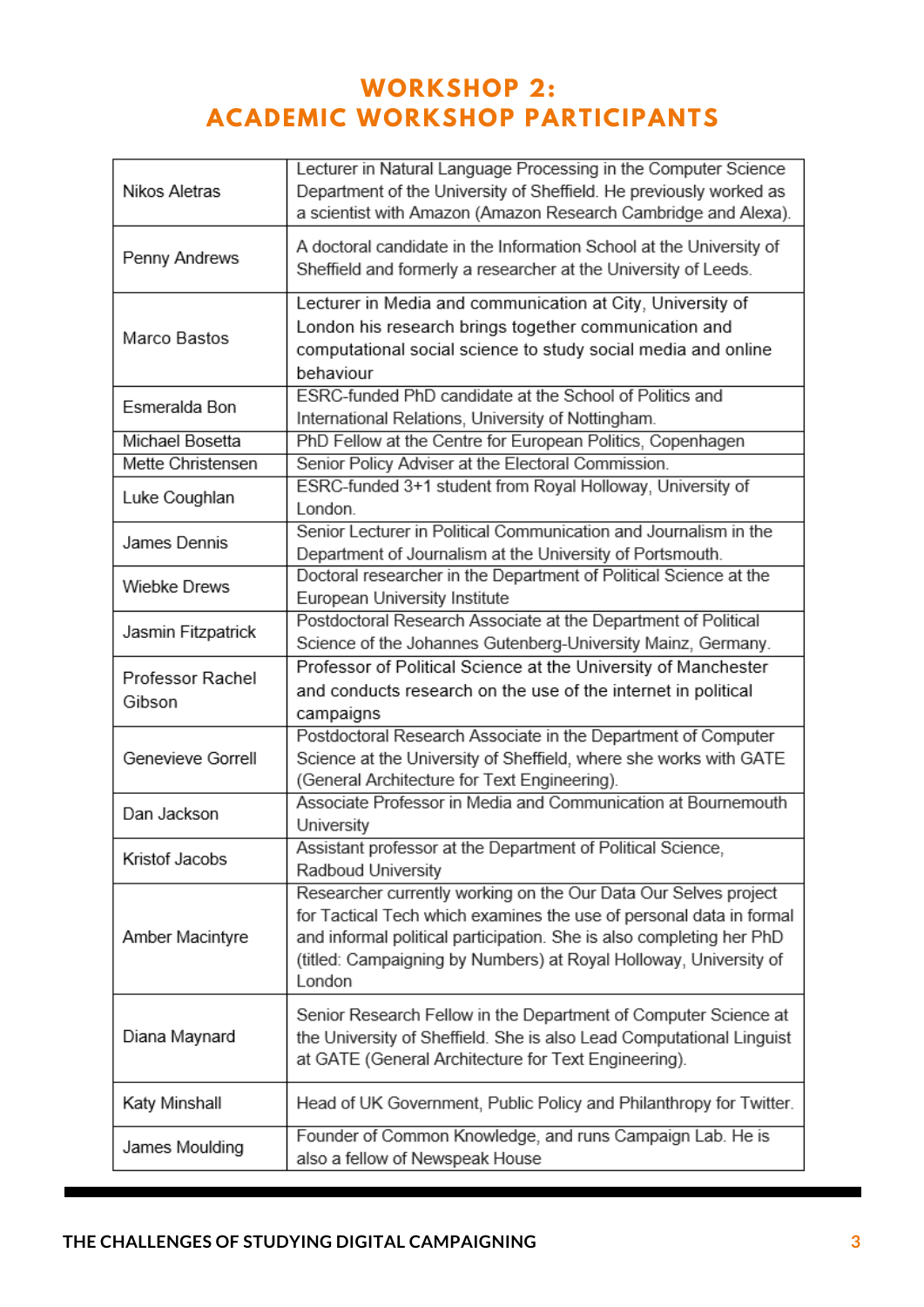### **WORKSHOP 2: ACADEMIC WORKSHOP PARTICIPANTS**

| Matti Nelimarkka  | Social computing researcher in the Department of Computer<br>Science at Aalto University, Finland.                     |  |
|-------------------|------------------------------------------------------------------------------------------------------------------------|--|
| Suay Ozkula       | Research Associate and University Teacher in the Department<br>of Sociological Studies at the University of Sheffield. |  |
| Hannah O'Rourke   | Senior Program Manager at Labour Together.                                                                             |  |
| Sam Power         | Lecturer in Politics (Education and Scholarship) at the University<br>of Exeter                                        |  |
| Nikki Soo         | Postdoctoral Research Associate at the Sir Bernard Crick<br>Centre, University of Sheffield                            |  |
| Amy Smith         | University Teacher in the Department of Politics at the University<br>of Sheffield.                                    |  |
| Ros Southern      | Lecturer in Political Communication in the Department of<br>Communication at the University of Liverpool.              |  |
| Niels Spierings   | Assistant Professor in Sociology and Social Cultural Research at<br>Radboud University                                 |  |
| Tom Stafford      | Senior Lecturer in Psychology and Cognitive Science at the<br>University of Sheffield                                  |  |
| Daniel Stoker     | Senior Policy Adviser at the Electoral Commission. His work is<br>mainly focussed on political finance regulation.     |  |
| Christian Vaccari | Reader in Political Communication in the Department of<br>Communication at Loughborough University.                    |  |
| Julian de Vergier | Doctoral candidate at the Faculty of Law, University of Oxford.                                                        |  |
| Luke Temple       | Teaching Associate in Political Geography, University of<br>Sheffield.                                                 |  |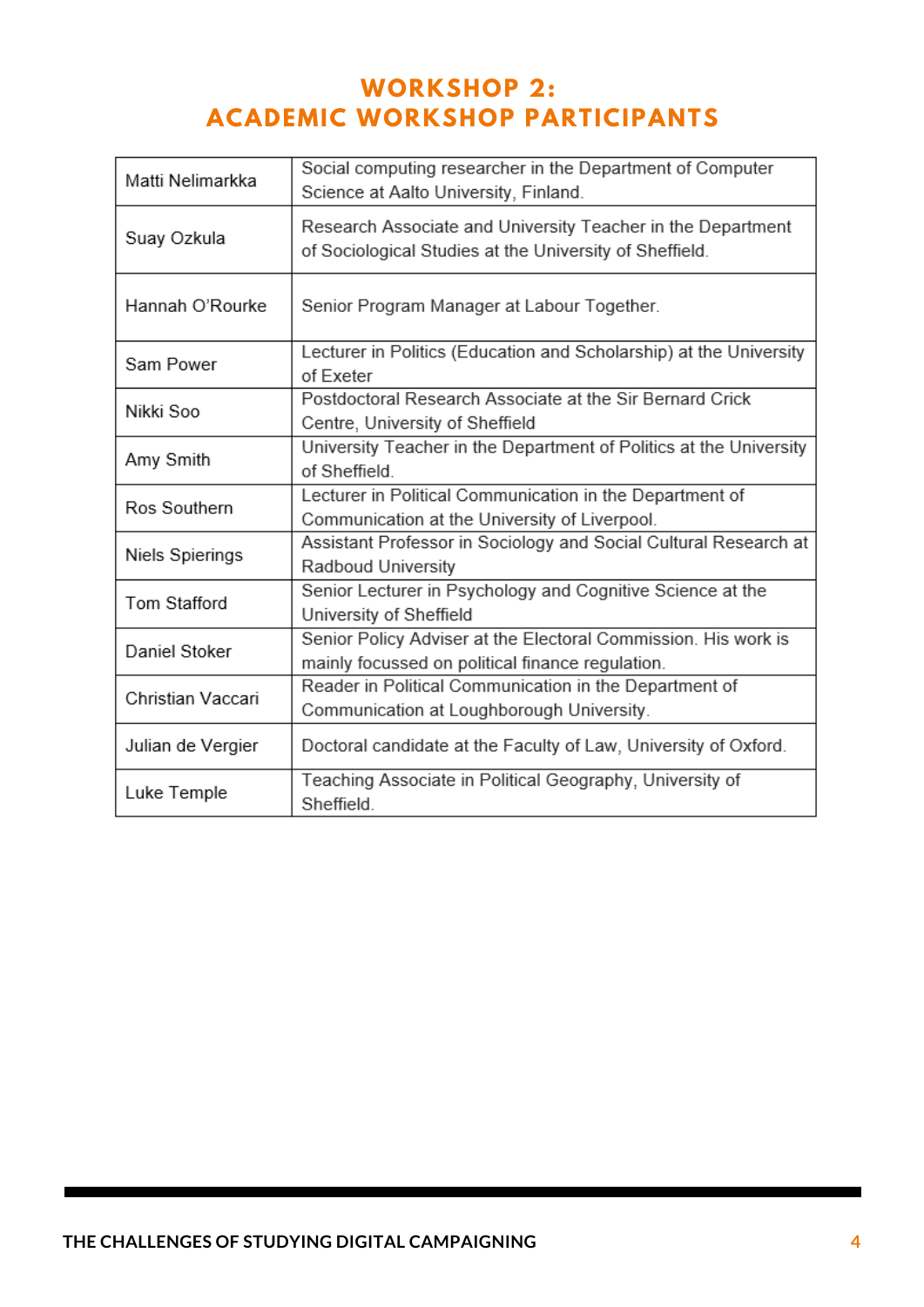### **OUR CONSTRUCTED WHY STUDY DIGITAL CAMPAIGNING?**

The study of campaigning has long been an area of interest to academics and non-academics alike, but with the advent of digital technology, campaigning practice has evolved. This has prompted a range of new questions for those interested in digital campaigning. Amongst participants of the British Academy workshops these interests were captured by the following questions:

### *What is happening in digital campaigning?*

First, questions emerged around the practice of digital campaigning. Faced with changes in practice online, questions arise about what is happening, and how data can be gathered in real time. For academics, there was a particular interest in considering how social, political and media systems shape digital campaigning in different places. In contrast, for practitioners, there was an interest in identifying best practice for the optimal (and ethical) use of digital campaigning tools, and in understanding how to monitor and regulate problematic practices online.

### *What impact is digital campaigning having?*

Second, questions emerged around the impact of digital campaigning. This interest focused variously on the impact of digital campaigning upon engagement with politics and politicians, on campaign practice and activism, and on organisational structure and activities. Questions emerged about the way that digital tools were changing political behaviour, the extent to which campaigning online was different to offline, and the way that digital platforms were shaping communication and activism.

### *What are the implications of digital campaigning?*

Third, questions were raised about the impact of digital campaigning and the appropriate regulatory response. There was interest, for example, in knowing what effect seeing a political advert had on an individual's' attitudes and behaviour, but recognition that this data did not currently exist. More broadly, participants were interested in exploring whether digital campaigning was positive or negative, and whether spending on digital campaign activities mattered. There were also questions about the way that digital campaigning content contributes to (and influences) societal debates.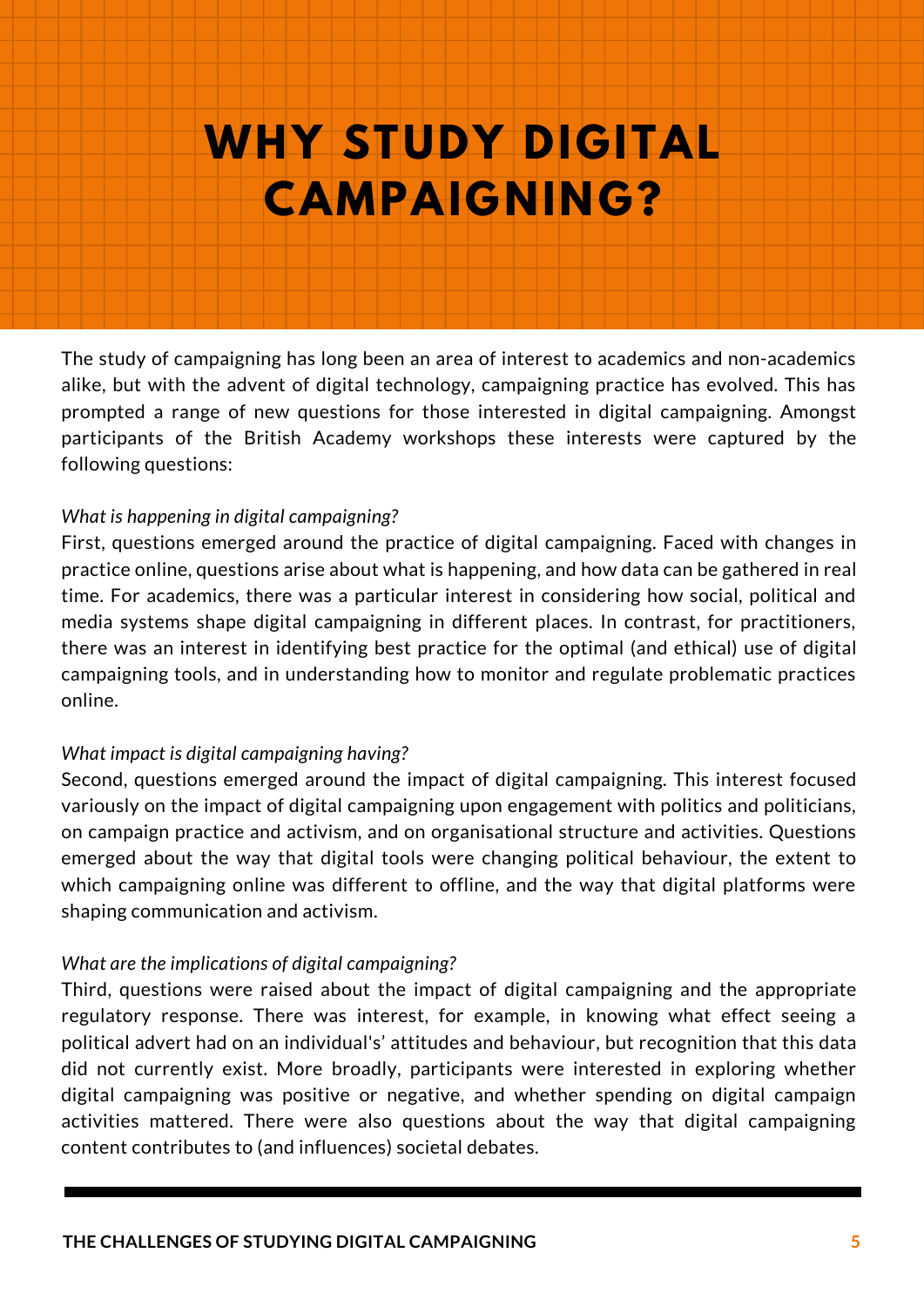### *What can a study of digital campaigning tell us?*

Finally, questions also emerged around the broader insights offered by a study of digital campaigning. Some participants were interested in the information that data on digital campaigning could provide about the way people make decisions. There were also questions about the methods that could be employed to study digital campaigning, and the extent to which it was ethical to profile and make inferences about social media.

The questions that surround digital campaigning are therefore diverse and concern not only what is happening, but also what implications these trends are having, and how they affect how we understand and study politics today.

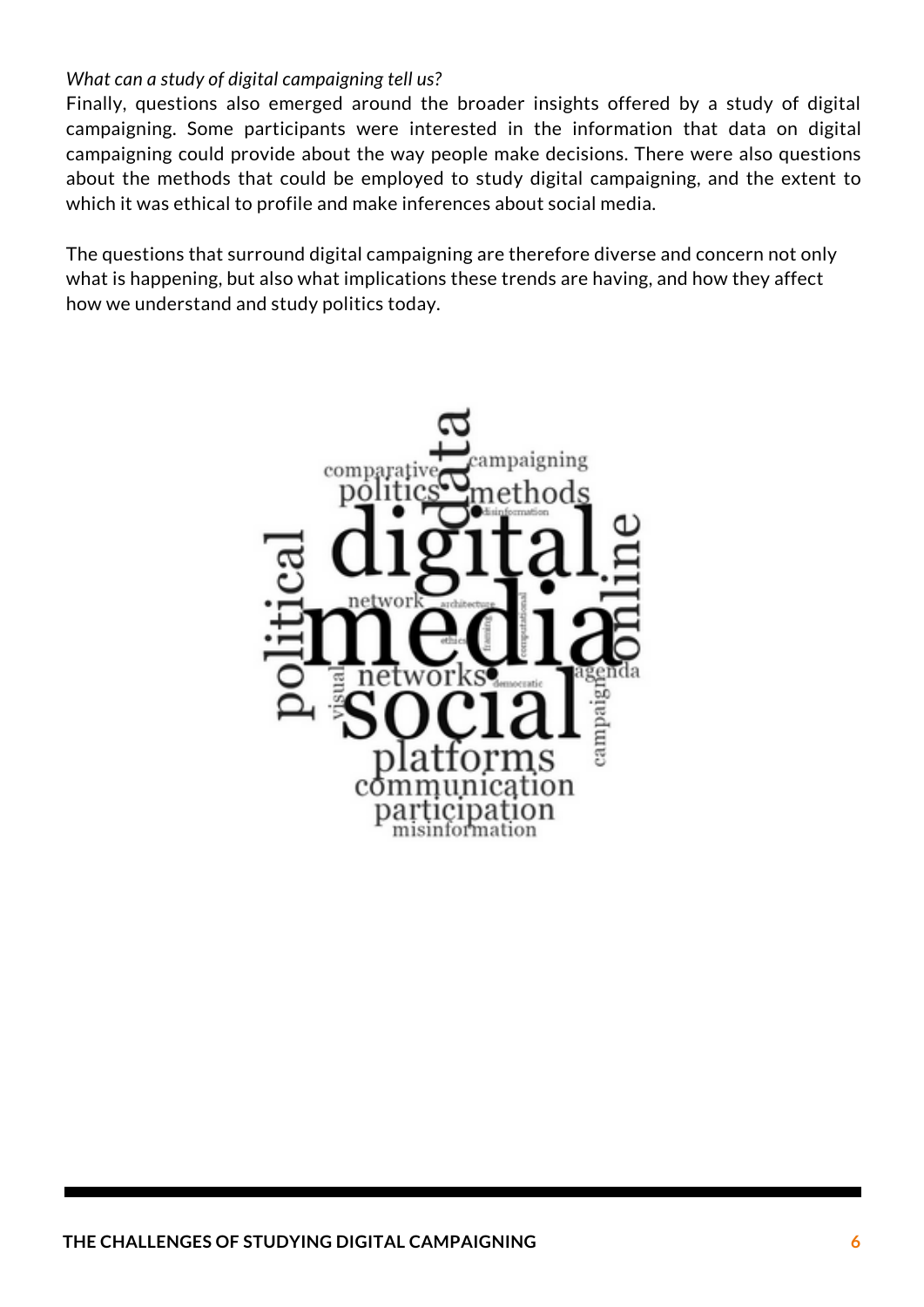## **OUR WHAT ARE THE METHODS USED TO STUDY DIGITAL CAMPAIGNING?**

Digital campaigning is a diverse activity that can be studied in many different ways. Spanning the quantitative-qualitative divide, but also drawing in expertise from different disciplines, scholars can deploy different methods individually or in combination. Amongst participants in our workshop we identified the use of computational, qualitative and quantitative methods including:

| Big data social media analysis          | National language processing     |
|-----------------------------------------|----------------------------------|
| Clustering                              | Participant observation          |
| Comparative and doctrinal electoral law | Pragma-dialectics                |
| Content analysis                        | Qualitative comparative analysis |
| Critical discourse analysis             | Real-time content monitoring     |
| Digital ethnography                     | Regression modelling             |
| Disambiguation and linking              | Semantic search                  |
| Discourse analysis                      | Social media scraping            |
| Ethnography                             | Social media tracking panel data |
| <b>Experimental methods</b>             | Social network analysis          |
| Exponential random graph models         | Spatial analysis                 |
| Eye-tracking                            | Structural equation modelling    |
| Focus groups                            | Surveys                          |
| Frequency based statistics              | Term extraction                  |
| Interviews                              | Text mining                      |
| Machine learning                        | Time series analysis             |
| Media diaries                           | Topic detection                  |
| Named entity recognition                | Topic modelling                  |
|                                         | Website coding                   |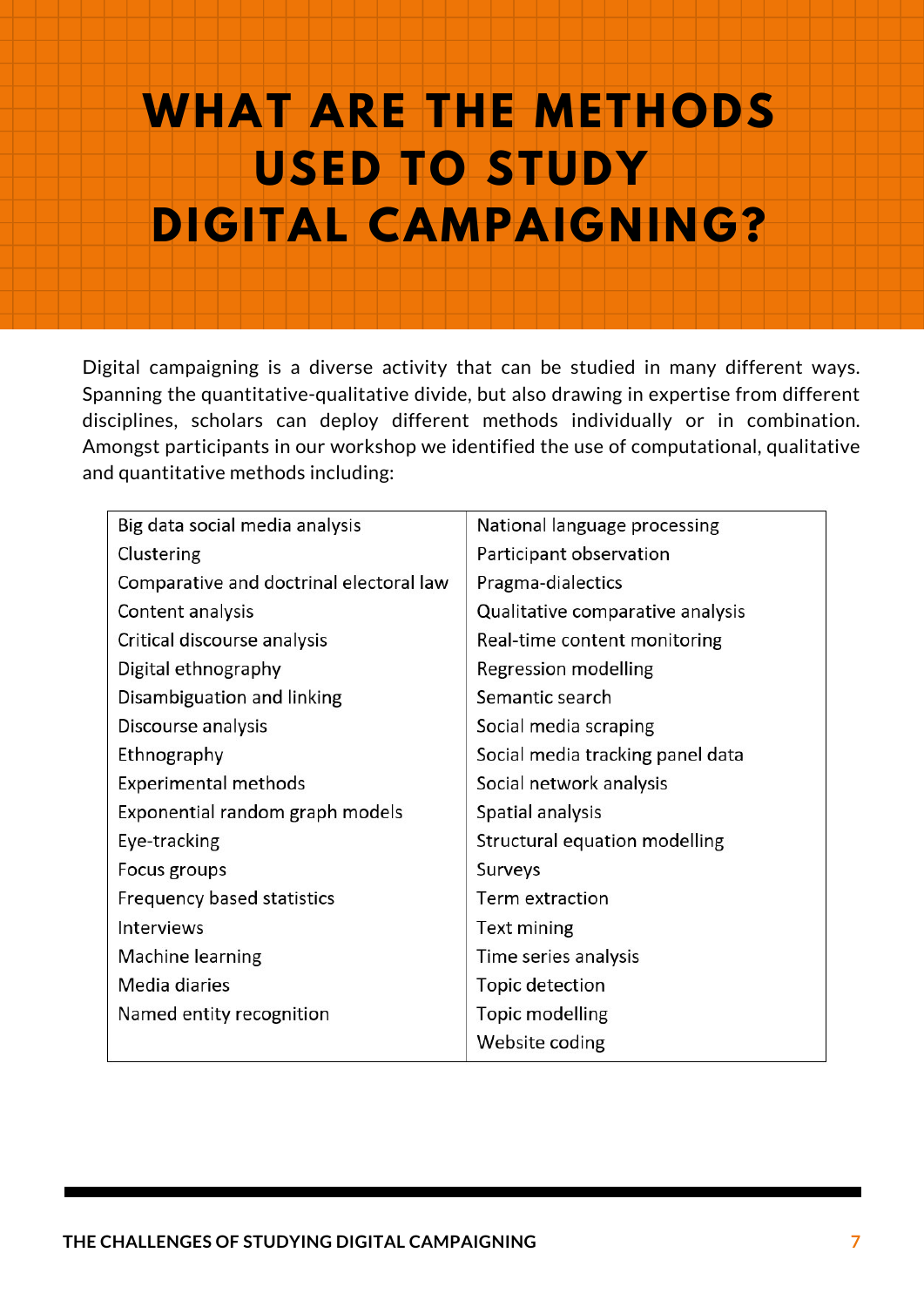The wide range of different approaches not only shows the very different types of data that can be produced, but also raises important questions around the skills and methods researchers interested in digital campaigning (and other digital trends) need to gain and deploy. It also suggests that those interested in studying this area need, at the very least, the ability to understand and interpret different forms of data in order to understand the varied insights researchers can produce.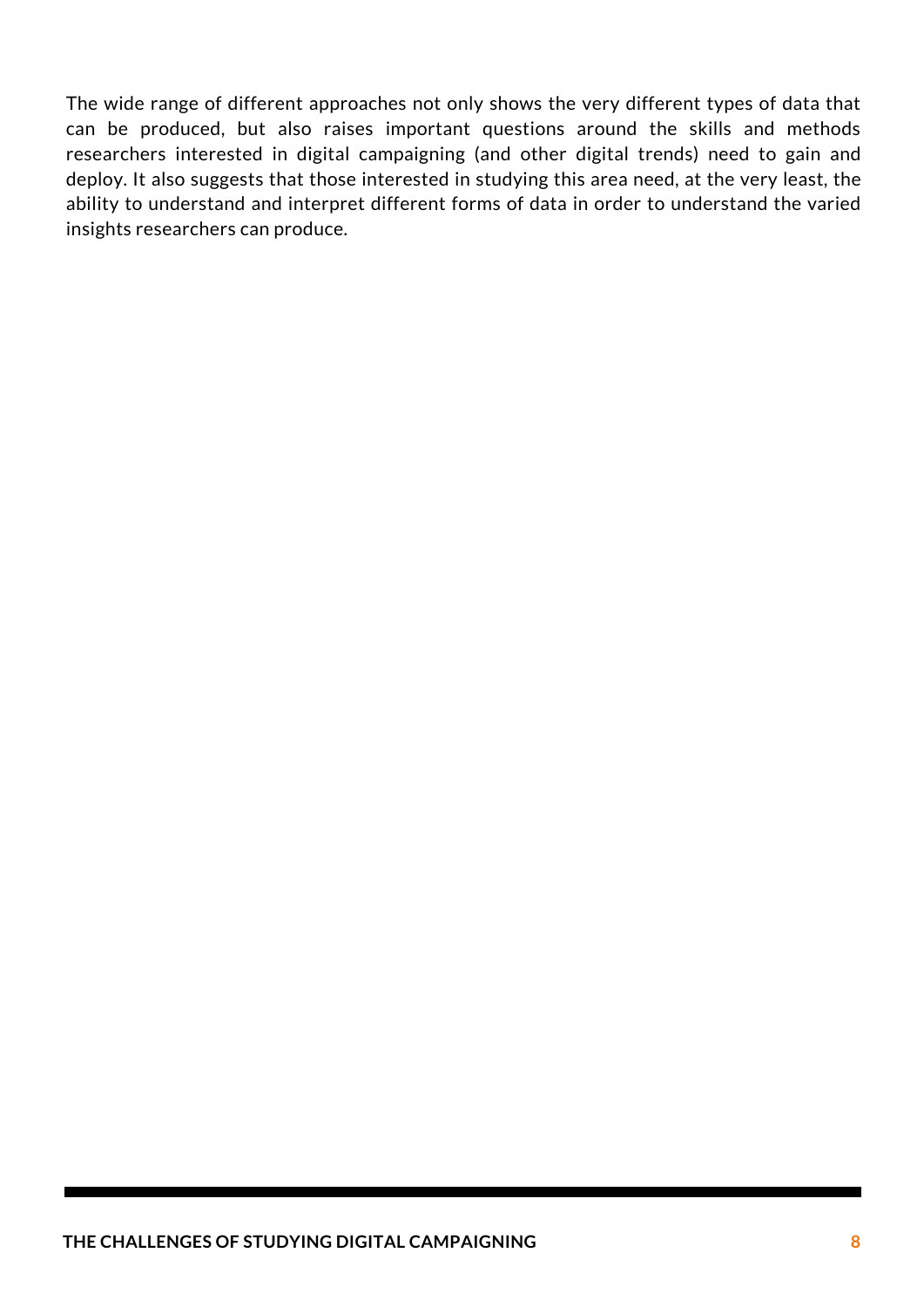## **OUR SERVER WHAT ARE THE CHALLENGES WHEN STUDYING DIGITAL CAMPAIGNING?**

Along with growing interest in the topic of digital campaigning, there have also been concerns about the challenges of studying and responding to these trends. With scandals around data use evoking questions on regulation and privacy, participants in both of our workshops were eager to understand digital campaigning, but identified key barriers in their ability to do so. From electoral regulators to charities, academics to think tank researchers, there was a commonly articulated challenge in understanding and studying what is going on.

Reflecting on the precise nature of the challenge researchers confront in seeking to study digital campaigning, we identified 5 issues of salience:

- Data access
- The object of study
- Methods
- Ethics
- Researcher capacity

### **Data Access**

The first, and most widely cited issue confronting researchers interested in digital campaigning is the issue of data access. As suggested above, a range of different types of data can be used and analysed to generate insights into digital campaigning, ranging from interview data, social media data, survey data or content analysis - and yet, for each data source researchers highlighted issues around data access and availability.

Amongst scholars employing qualitative methods it was argued that 'it is now harder in many countries to gain access for interviews', especially due to the increasing use of nondisclosure agreements that make it challenging to secure consent for on the record interviews. This dynamic often occurs because practitioners are unwilling to disclose their practices (and lose a competitive advantage), but also because of a wariness of scandal and the potential for ethically questionable practices to be disclosed. This makes it challenging to gain access for interviews, observations or ethnographies, making it difficult to observe intentions or what is actually happening on the ground.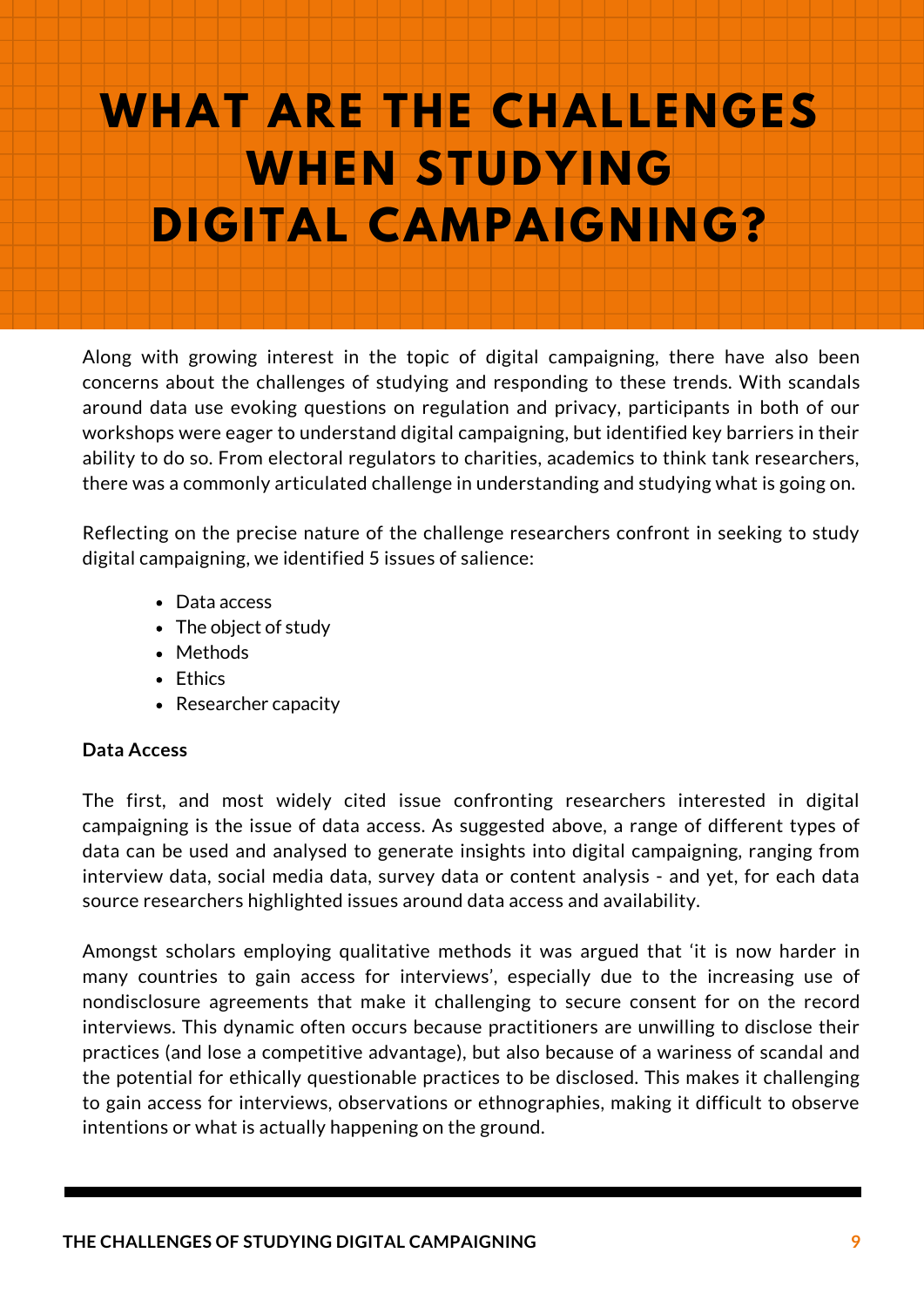Qualitative methods can be employed to study online content (using processes such as website content analysis or coding), and yet capturing these online data sources and analysing them in real time is exceedingly challenging. Not only do researchers face challenges in knowing which content to capture and archive (something that can be exceedingly time consuming without computational assistance), they also face difficulties in appreciating what (if anything) they have failed to capture and analyse.

For scholars using computational and quantitative methods, data access was highlighted again and again. The collection and analysis of data was seen to be increasingly challenging, with companies such as Facebook seen to be making it 'very difficult – if not impossible – to download data using packages that were previously available'. The challenge here comes in different forms. First, different companies and firms make data available to different degrees resulting in a proliferation of studies using Twitter data (where data is easy to collect), and far less work looking at platforms such as Facebook or WhatsApp (where data is not easily available). Second, the quality of available data is not always guaranteed, raising issues about the kind of inferences that can be drawn from available material. Given, for example, that recent studies have highlighted the prominence of 'bots' on online platforms such as Twitter, questions emerge about the extent to which social media data reflects the actions of 'real' individuals or automated programmes.

This speaks to broader questions about how 'good' data can be collected and the need to ensure that available data does not dictate research questions. As one participant reflected, there is currently a tendency for 'data bias', reflecting that on Facebook 'we have traditionally formed conclusions about campaigning from public posts (not sponsored ads or the engagement rates of posts within private networks)', whereas 'On Twitter, keyword selection criteria and the use of various APIs' can be used to gather different information. This means that researchers can often study an unrepresentative sample, or draw inferences from different data sources that they then seek to compare.

Further challenges also emerged because where data is available, it can often be limited (such as when platforms give researchers access to only certain data sets). This makes it difficult to build up a picture of the full extent of campaign activity. Available data can also be unrepresentative of practices more broadly (either online or offline) making it important to question the inferences that can be drawn from a particular data source. There can also be issues around inequality of access, with only certain academics (at certain career stages) being given access to data sources. This led to calls from some workshop participants for researchers not to work in isolation but to collectively share data and methods. For others, there were valuable opportunities for access to be gained by working with companies and platforms, yet these opportunities were viewed by many with a degree of caution.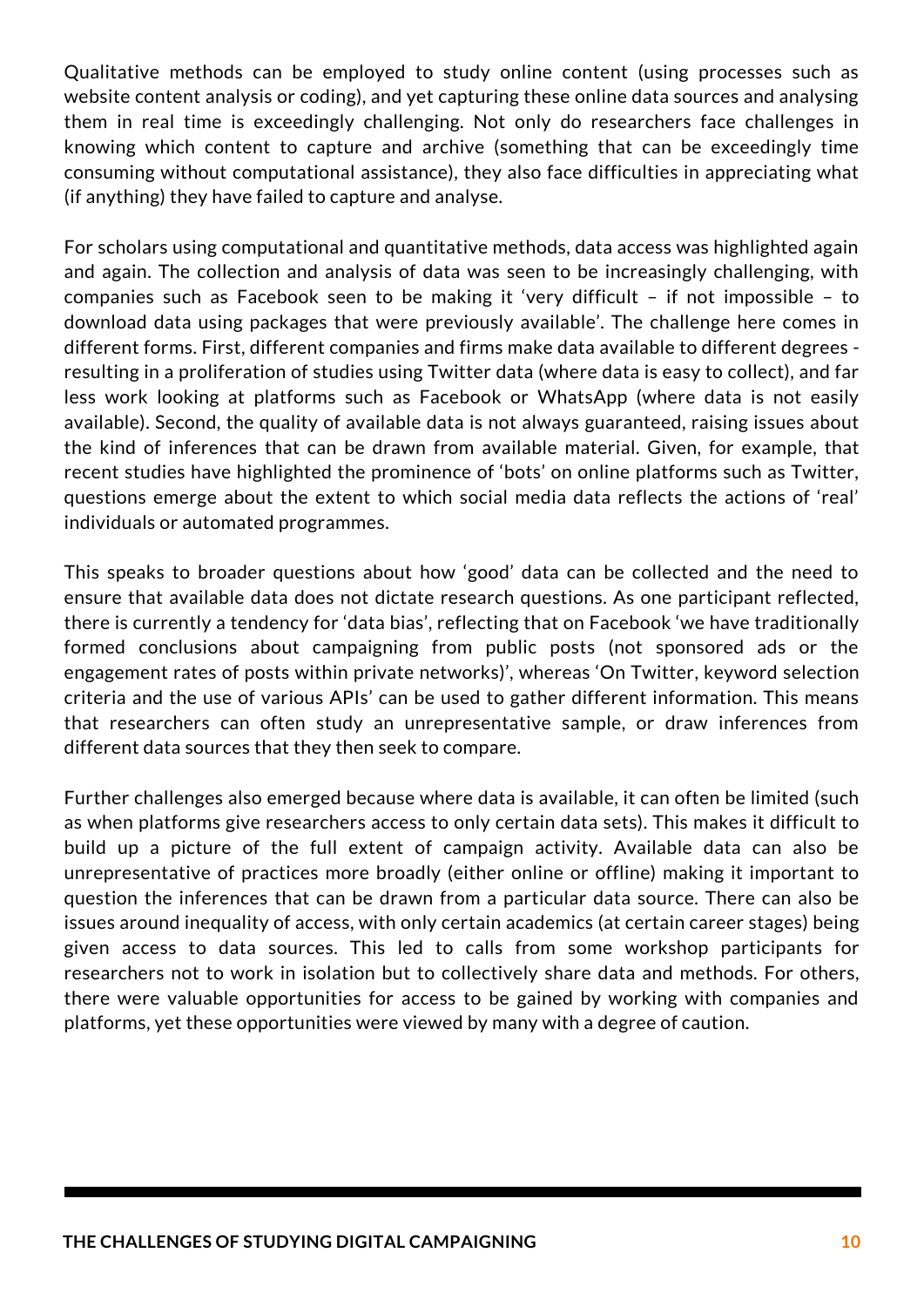These issues of access were compounded for scholars using very different methods by the lack of transparency around current practices. Whether gathering qualitative or quantitative data using computational or social science methods, a lack of information about current practices and trends makes it difficult to understand what is happening online (and offline). In essence, platforms and digital campaigns are seen to operate as 'black boxes' making it almost impossible to know what was going on. Indeed, one participant reflected that there was a real challenge in 'finding the right research question given real world complexity and the fact that we can only study what we have data for'. Whilst some participants argued that researchers could innovate to identify new ways of following practices and gathering data (such as partnering with organizations that collect their own data), the issue of not being able to observe, let alone gather data on current practices was a prominent concern.

### **The Object of Study**

In addition to issues of access, challenges were identified that reflect the nature of digital campaigning itself. In part these challenges reflect issues encountered in the offline world, but challenges also arose that were explicitly digital.

Thinking first about challenges encountered when studying campaign activity either online or offline, participants argued that there is often little sense in bracketing 'digital campaigns' off as a separate object of study. As the idea of hybridisation captures, campaigns often blend online and offline techniques, deploying different tools under the auspices of a common strategy. It is therefore important not to presume that 'digital' campaigning is something entirely different from non-digital campaigning. Indeed, many of the challenges that arise around digital in terms of access and transparency apply equally offline. For example, participants highlighted challenges in determining the status and role of activists relative to a campaign. Whilst 'official' campaigning activities can often be identified by clear badging and branding, 'unofficial' campaign activity or the origin of some campaign material can be difficult to identify. This challenge is not exclusive to the online realm, but is equally experienced when studying practices offline. Many of the challenges of studying digital campaigning are therefore longstanding and should not be connected only with studying practices online.

Some challenges surrounding the study of campaigning did, however, relate explicitly to online campaigning. One prominent issue raised by participants was the degree to which change and rapid transformation characterised digital campaigns. Whilst campaigns do evolve offline, changes in technology were seen to produce particularly rapid shifts in the online sphere. Participants therefore argued that it was 'exceptionally hard to gather data in real time and analyse it fast to find patterns. It is also hard to keep apace of new practices and adapt existing methods to generate data on what tools are being used and how'. This rapid pace of change posed data collection problems arising from the difficulty of constantly needing to keep abreast of often not very transparent digital practices.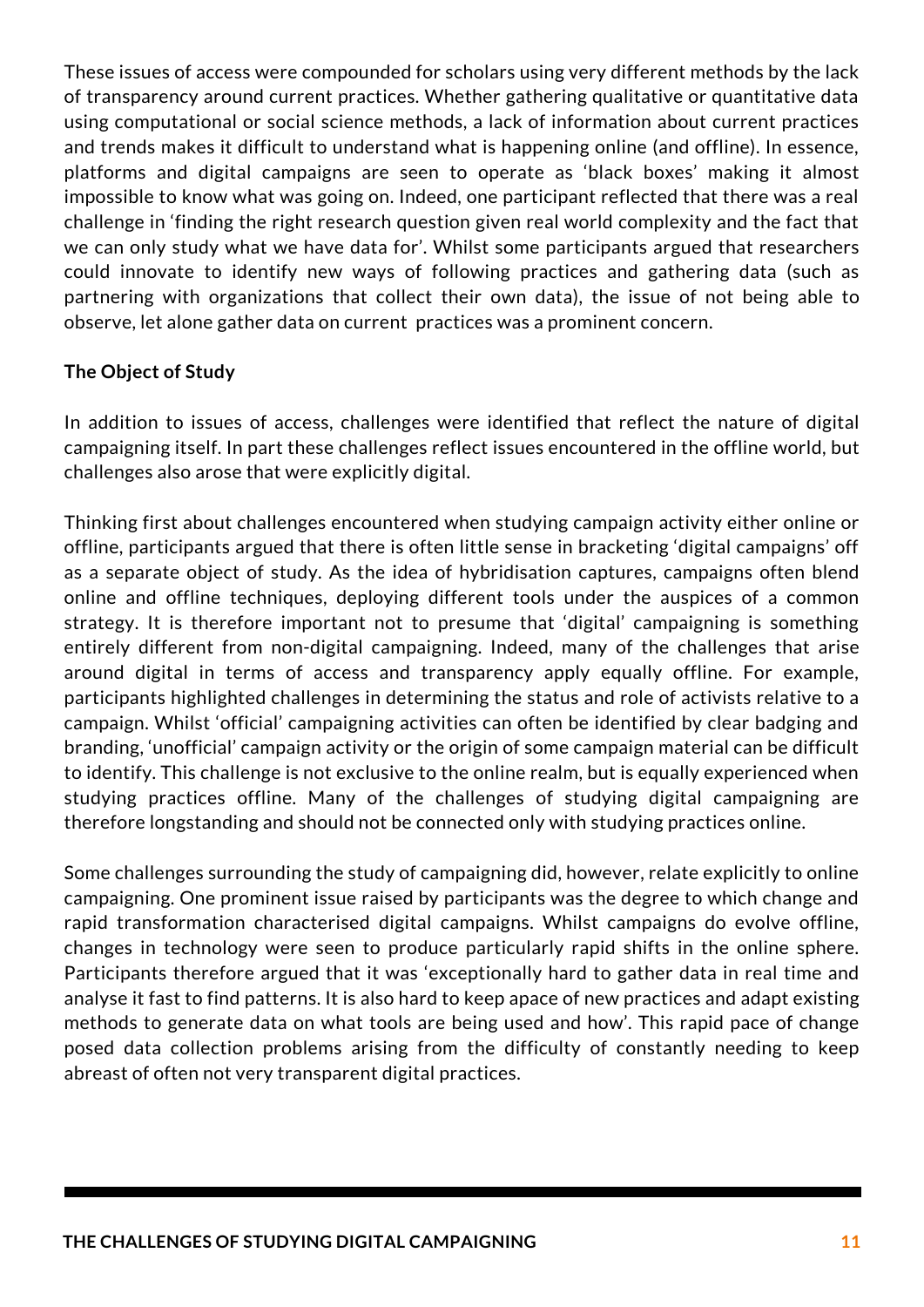Such issues were seen to be intensified by 'the general reluctance and sensitivity of political operators/influencers to be forthcoming on their practices'. It was also seen to make it challenging to develop 'robust methodologies' as innovations were constantly required to keep abreast of the latest trend and secure data on these trends. In this way, the constantly evolving nature of digital itself made it challenging to study campaigns. For regulators in particular, this challenge was keenly felt, and there was an overt desire to combat this difficulty by thinking about how to design regulation that was able to 'keep pace with technological developments in digital campaigning'. This meant thinking not about what was happening now, but about how to design and implement regulation that would be applicable to future trends.

In addition to change, the digital aspect of campaigning was also seen to raise new questions about how campaign practice was understood. Whilst theories exist that govern our understanding of offline campaigning, participants argued that it was not the case that researchers could automatically transfer 'theories and concepts for the offline world into the online world' as many of the dynamics and implications were not the same. In this way there was seen to be something substantively different about digital campaigning that requires new theorisation and debate. Theoretical development is, however, currently seen to be hindered by a lack of common understandings and reference points. One participant therefore reflected that there is a '[l]ack of defined terminology to help us understand both they nuanced differences between tools and techniques, as separate parts or as a whole'. This means that studies of digital campaigning often speak past one another as there is not a common vocabulary about what is being studied, or around what to expect from different practices online. This suggests that there are challenges that relate to our understanding of digital campaigning itself that need to be overcome.

An additional challenge around the object of study related to the diversity of different practices and forms of data that were encapsulated by the idea of 'digital campaigning'. Whilst often talked about as a singular entity, digital campaigning activities can come in very different forms and result in markedly different types of data. Twitter data is therefore different from Facebook data, making it hard to talk about 'digital' practices as one thing. But even more than this, it should not be presumed that data from a single source comes in a predictable form. Thinking about Facebook data, for example, international studies have begun to demonstrate the lack of uniformity in Facebook affordances around the world. This means that a comparative study of Facebook would not produce the same kind of data in different places. This diversity can pose challenges for scholars who are often unable to combine and draw comparable inferences from data in single or comparative case study research. It can therefore be difficult to determine the extent and scope of a campaign, or the degree to which practices are coordinated or replicated in different sites.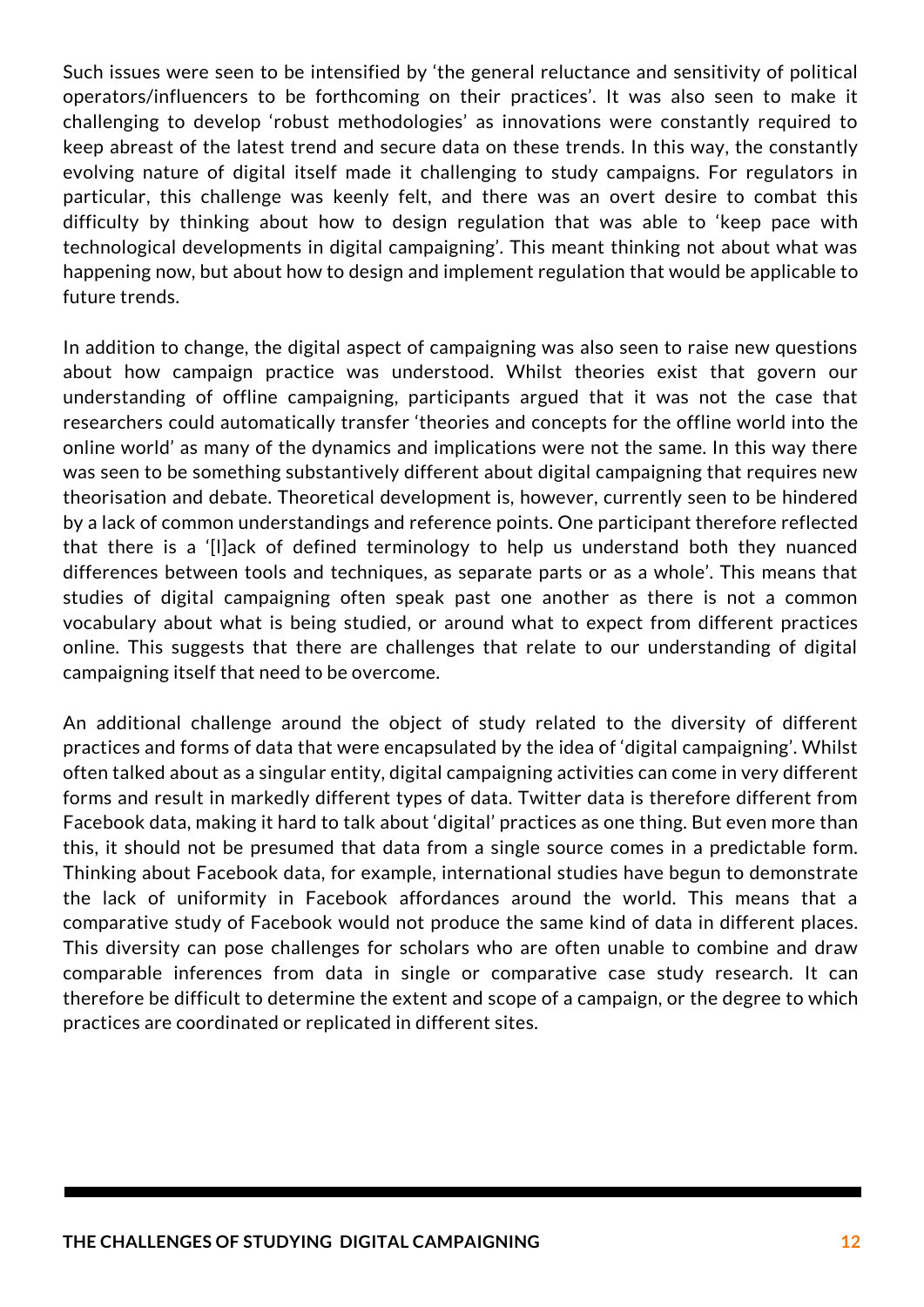### **Ethics**

A third challenge confronting researchers - and felt acutely by policy makers - was the issue of ethics and the degree to which it is acceptable to gather data about political campaigning online. Recent scandals have raised particular concerns about the collection and storage of third party data, raising questions about the degree to which researchers need to gather consent. Within academia, there have been calls for researchers to make their data available for replication, promoting debate about the ethics of sharing personal data. The ethical duties of researchers have therefore gained increased scrutiny, and yet there are few concrete answers. Given that much digital campaigning 'moves across public, semi-public, and private settings' it is often not clear which data can be used permissibly. Interestingly, academic workshop participants reflected that 'there are few guidelines and little precedent for us to follow', leading to varied practices in how data is gathered and utilised. This suggests the need to produce clear ethical terms and rules of engagement, particularly concerning the ethics of gathering data in ways that conflict with a platforms' terms of service (e.g. web-scraping on Facebook post-API restrictions).

### **Methods**

The fourth challenge concerned the methods themselves, both in terms of the affordance of available methods and the need to combine different techniques. In terms of methodological affordances, many existing methods were seen to have 'areas of strength and areas of weakness'. Natural language processing, for example, was seen to offer valuable new insights, but it was acknowledged that 'certainly it can miss a lot'. Similarly interviews could offer insights into disclosed intentions, but such data alone was not able to examine the actual execution of these ideas. It was therefore argued that researchers interested in digital campaigning needed 'to draw together multiple methodologies and work in teams'. The value of employing qualitative and quantitative methods simultaneously was emphasised - although it was acknowledged that there are challenges in integrating such data and, for academics, in publishing genuinely mixed method work.

In addition, participants also called for methodological development. One participant therefore highlighted a current lack of methods able to account for the role of visuals in online communication - leading to a call for innovation. Others argued that there was a need to think about the ways that existing and new methods could be used to gather data about interesting practices online. A particular issue, for example, was seen to be the availability of methods for 'mapping and measuring the supply and exposure [of campaigning tools] among voters'. Indeed, participants acknowledged that it was currently very difficult to accurately determine exposure to information in a campaign, or to test the effect of being exposed to different digital campaigning tools. Limitations with available methodologies were therefore seen to be a key challenge for attempts to understand not only what is happening, but what implications those practices have, leading to calls for methodological innovation and change.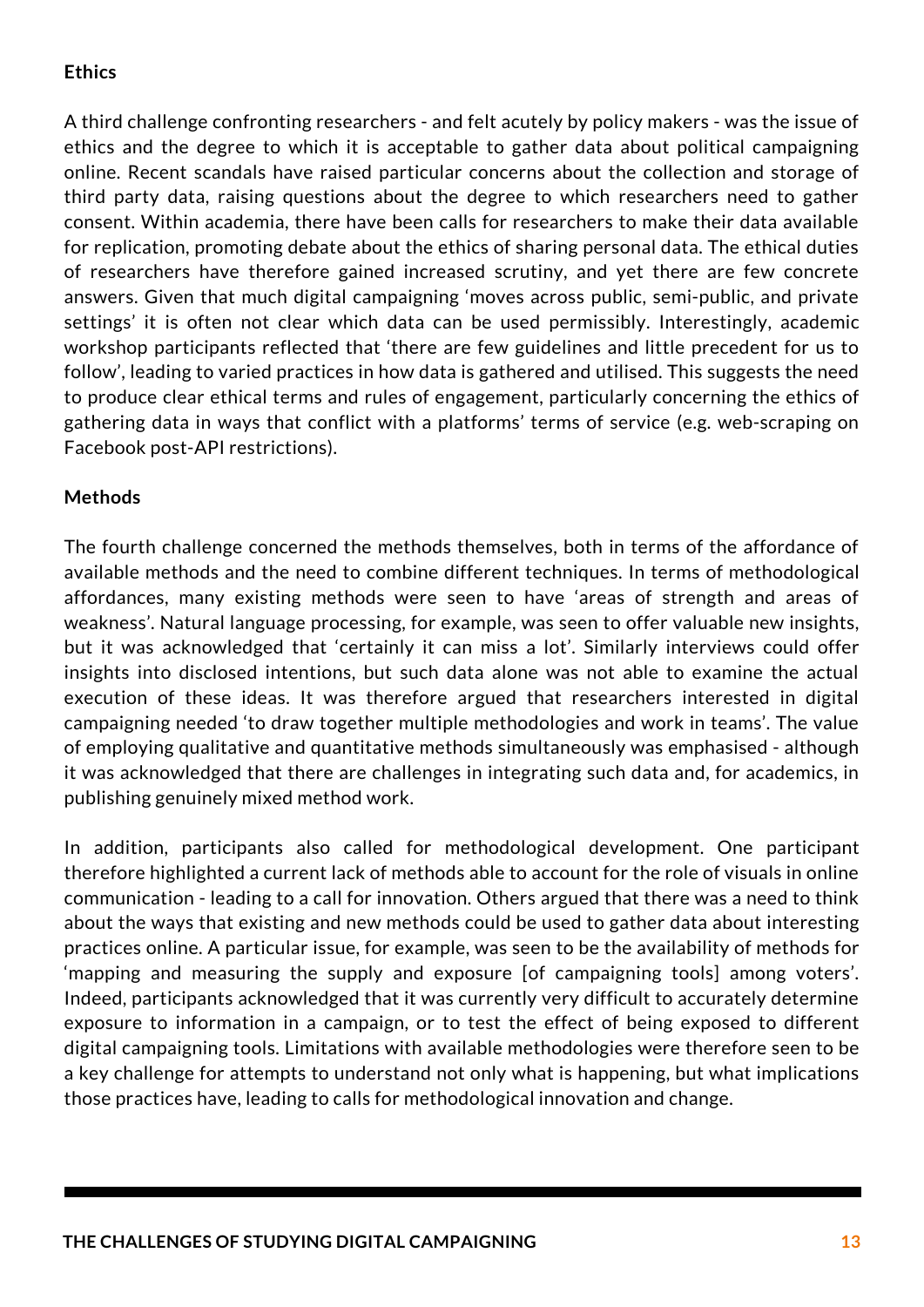### **Researcher competency and capacity**

Finally, and related to questions of methods, a challenge emerged that related to researchers' ability to apply the variety of different methods and approaches detailed above. Whilst calling for mixed methods and for teams with interdisciplinary backgrounds, it was acknowledged that there is an 'absence of researchers with a strong background on computational methods and sociological theories broadly defined'. This means that researchers often face a scenario in which 'those who understand the problems rarely know how to study them and those who can carry out empirical research have limited understanding of the broader sociological questions'. Building interdisciplinary teams is one possible solution, and yet establishing a common language and sufficient shared understanding to enable collaboration was seen to be a barrier to such work. Alternatively, it was argued that there is a need for greater methodological training and skills promotion. Investing in a wide range of qualitative and quantitative skills was seen to be particularly valuable, and yet such a move has significant implications in terms of time and resource for established and new scholars alike. The ability for individual scholars to therefore master a range of methodologies was a key concern, but collaboration and interdisciplinary working - whilst often positive - was recognised to be an undertaking that could deliver frustrating results.

We conclude this report with three reflective blogs, written by participants at the second workshop to understand how we might better respond to these challenges.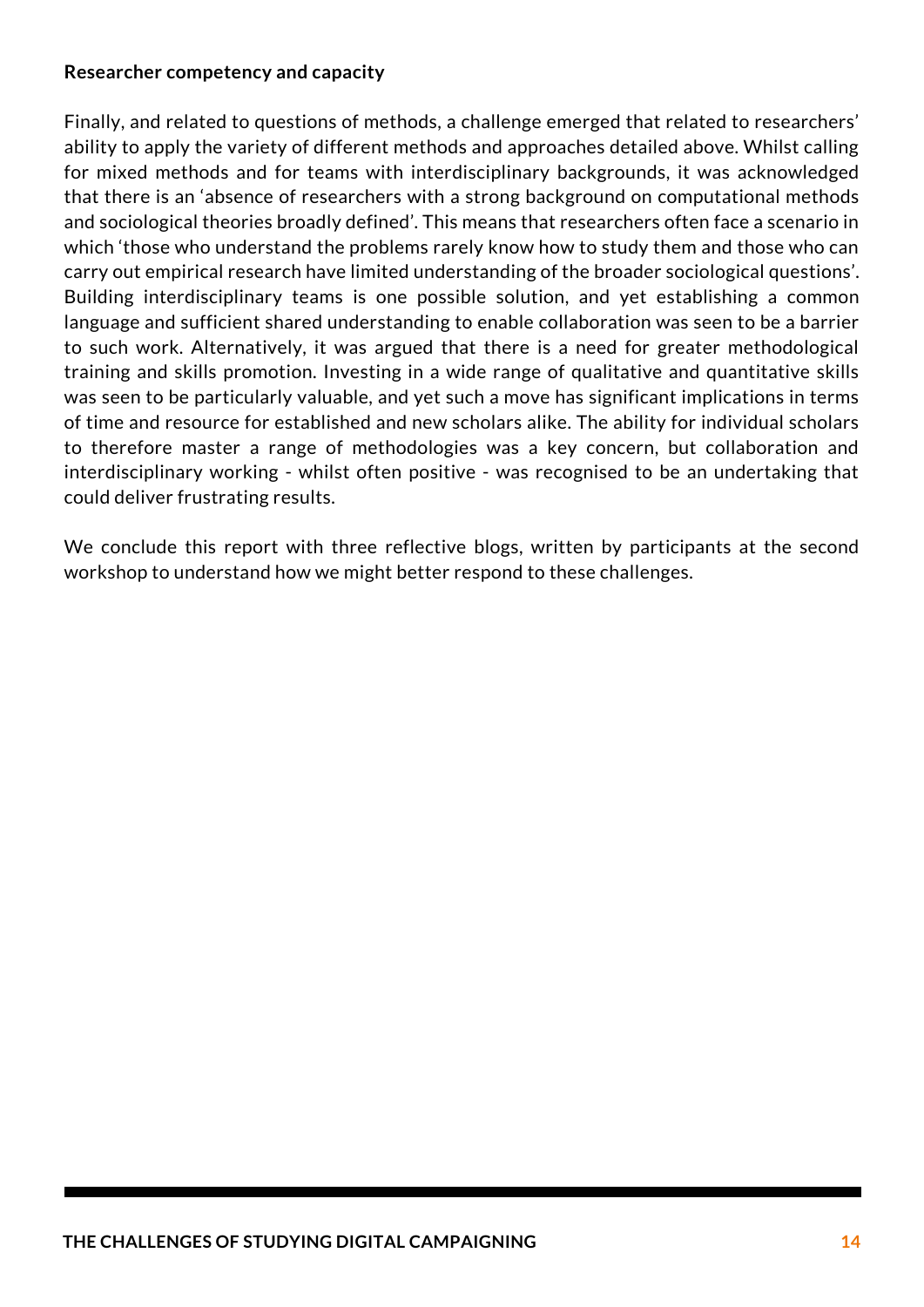# **OUR THE CHALLENGE OF STUDYING HOW CAN WE RESPOND TO DIGITAL CAMPAIGNING?**

### **Amidst Facebook Data Lockouts, It's Time to Forge Real [Academic-Industry](https://developers.facebook.com/support/bugs/1440672479284399/?disable_redirect=0) Partnerships**

### **Dr Michael Bossetta**

For scholars studying digital political communication, the past year has been one of reflection. In April 2018, Facebook officially shut down its public APIs, essentially blocking researchers' access to data from Page posts and their comments. Undoubtedly, the throttling came as a response to the 2016 US election, with developers logging bug reports as early as February 2017 and ramping up shortly after the Senate hearings in October the same year.

While marketers remain largely unaffected, Facebook's retreat into its infamous Walled Garden caused scholars of digital political communication to pause, reflect, and convene about how to proceed in studying social media's impact on contemporary politics. One such convention took place at the Crick Centre, where I put forth the argument that researchers need to strike [academic-industry](http://www.crickcentre.org/) partnerships to circumvent our reliance on platform data. In this post, I'll expand on that argument and offer up reasons why I think this model is a fruitful path for research moving forward.

In the interim between that workshop and now, Facebook has partnered with Harvard academics to offer new data streams to researchers. The initiative is called Social Science One, and despite its stated goal of transparency, we have little insight into how peer review of applications is conducted. Moreover, if you want data access, you'll have to apply and (if successful) cite these Harvard academics for time immemorial (see the [Requirements](https://socialscience.one/crowdtangle-codebook) of this recent RFP).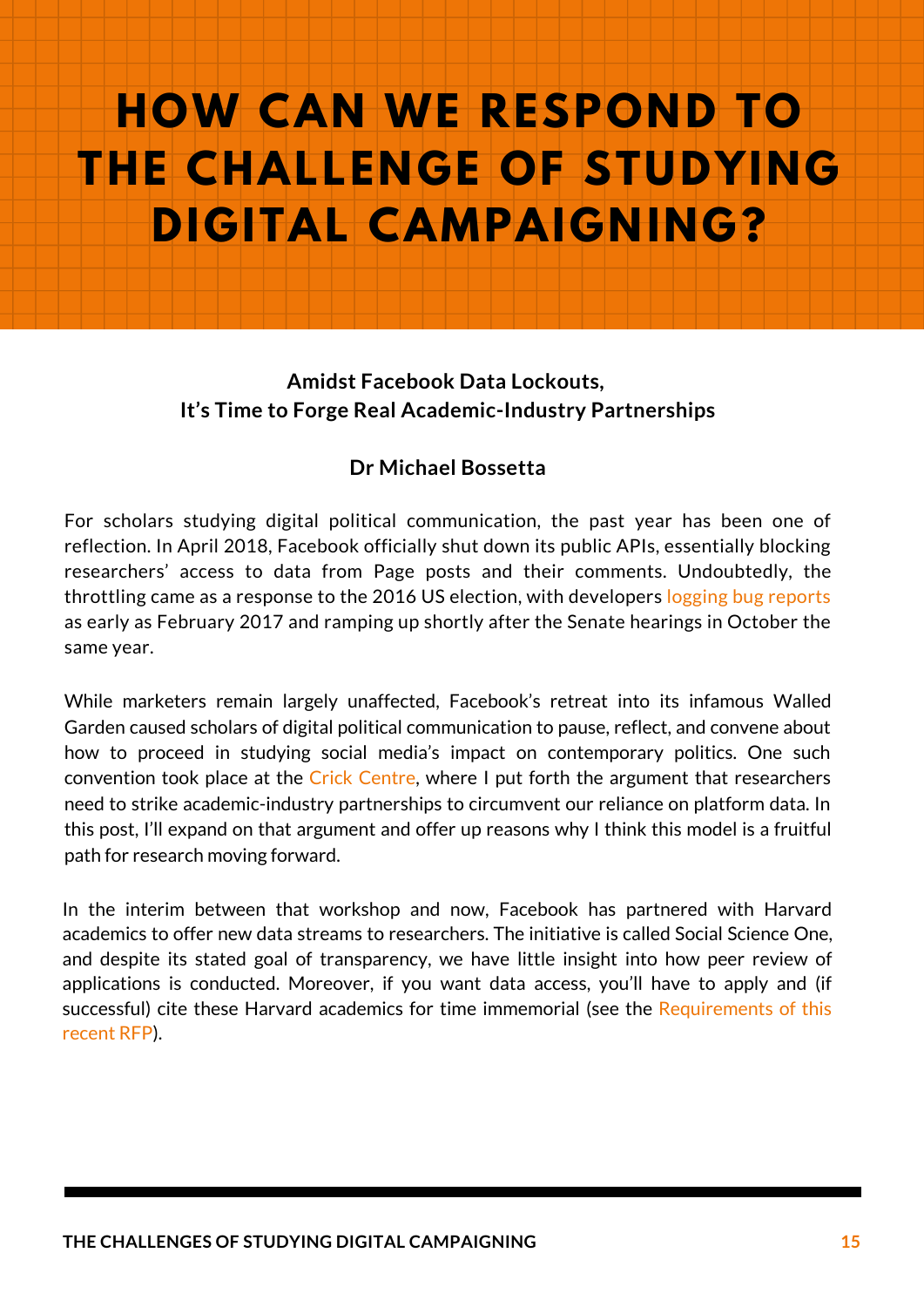Social Science One's ultimate ambition is to be the central data hub for all social media platforms. The initiative, while laudable in its mission, is faltering in its secrecy, promulgation of academic inequality, and frankly, its diluted offering of data. It's a noble cause altogether, but it's saddled with legal and contractual obligations that aim to mitigate Facebook's reputational risk. To an extent, these obligations are [understandable;](https://www.nytimes.com/2019/03/15/technology/aleksandr-kogan-facebook-cambridge-analytica.html) after all, the origins of the Cambridge Analytica scandal stem from academia.

#### *Renewed opportunities*

Yet, Facebook's data closure has led me to search for more fertile fields for research, and I think they offer promising yields. Platform data is not the only data to study political campaigning, protest mobilization, or citizens' discussions online. In fact, this data may not even be the best suited to answer the particular research questions we have. After reflection on this issue, I've arrived at the conclusion that, simply, political [communication](https://socialmediaandpolitics.org/) scholars have become all-too-reliant on the data that commercial platforms provide. It's time to look to the flanks.

Through my interviews with an array of practitioners on the Social Media and Politics Podcast, I've discovered a host of political and civic start-ups that collect their own data through proprietary technologies. Here are some examples. In the civic space, Apptivism deployed Facebook Messenger chatbots to issue surveys that connect constituents to the Scottish government on issues relating to water and sewage policy. Pack plugs into Facebook and Twitter users' feeds to amplify messages relating to British advocacy groups, such as the Scouts, or political campaigns, such as the Camden Labour Party.

Similarly, in the political space, proprietary mobile apps developed by uCampaign helped coordinate citizens' social media sharing to support Trump's election and Vote Leave during Brexit. Who Targets Me, whose technology was developed by a British teenager, offers a downloadable Chrome extension that scrapes users' Facebook timelines for sponsored ads. The technology was used in the 2017 British General Election and the 2018 Irish Abortion Referendum. A recent academic study from the LSE partnered with Who Targets me for the former case, in order to glean insights into how [micro-targeting](https://socialmediaandpolitics.org/56-facebook-ads-2017-british-election/) was conducted months before Facebook officially released its political Ad Library. The data is imperfect, but so is that from Ad Library.

My argument here is that instead of collecting data from social media platforms, or applying to their Social Science One proxies, academics should seek to engage with companies amassing data through their political work on the ground. Instead of hoping for access to data on the numbers of likes, retweets, or shares on public posts, researchers can engage with owners of proprietary technologies and campaigning firms that collect rich data in-house. Lest we forget, there are hosts of digital campaigners who establish their own representative samples of voters and consistently poll them before and during elections.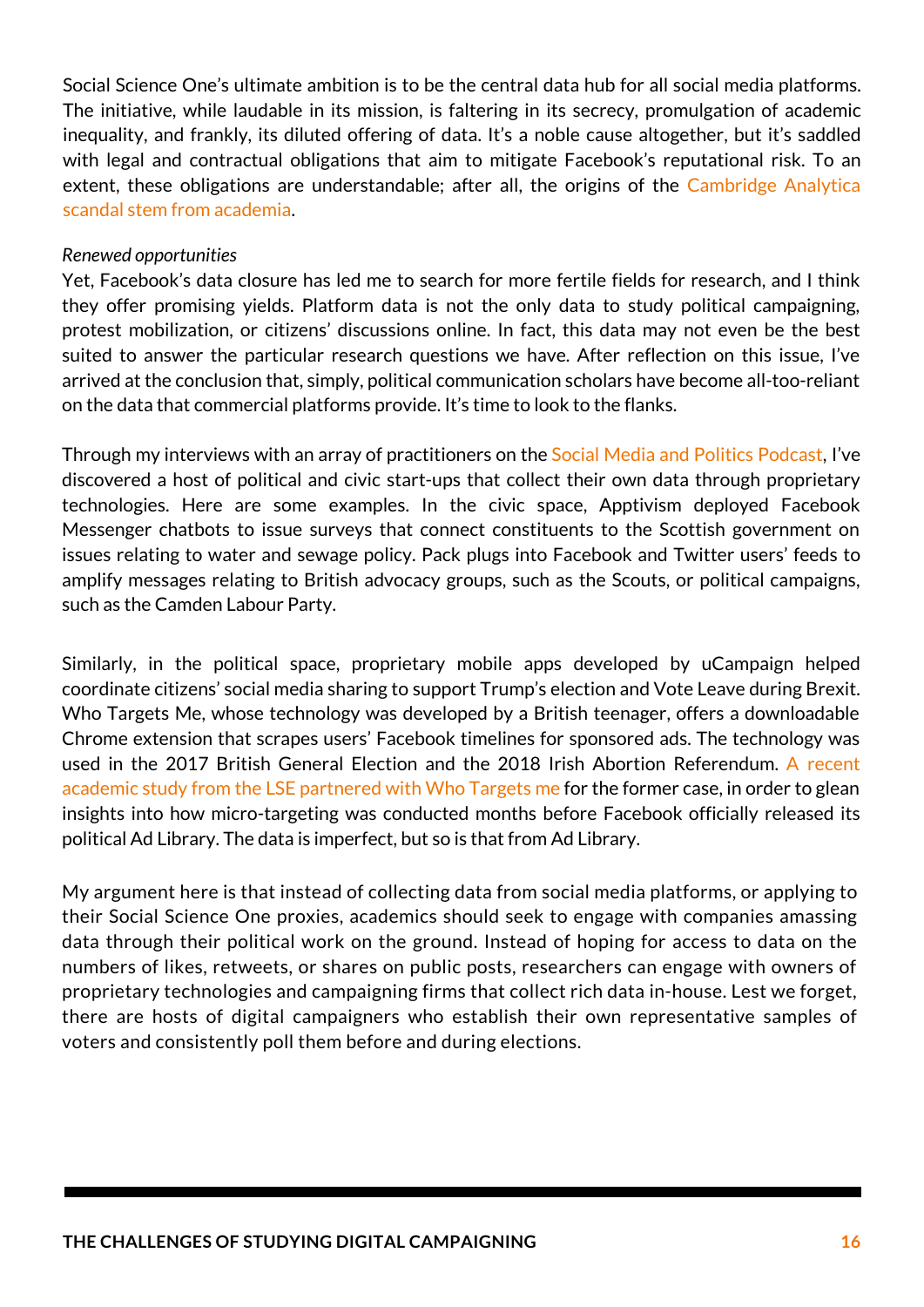#### *Forging new partnerships: a two-way street*

At this point, you may be asking: What's in it for them? These businesses – and that's what they are – would receive academic feedback and scientific scrutiny on: current tools and procedures, suggestions for future developments, and ultimately legitimacy based on rigorous evaluation. For academics, we get insight into decision-making processes and the data produced by these technologies. Most of these businesses sit on troves of collected data that they simply do not have time or cognizance to analyze. Their capitalist logic forces them to move forward in search of profit; our curiosity (and publishing logic) drives us to look for explanations that are necessarily rooted in the past.

If successful trust is built through initial pilot studies, academics can help inform the future operations of these businesses by running live experiments (through A/B testing and access to inserting questions into rolling polls). And, crucially, our intervention in the campaigning space may help inform their business practices in way that is ethically and democratically responsible.

Understandably, my proposal of academic-industry partnerships raises concerns around exactly these issues: ethics and democratic responsibility. It may well be that businesses try to leverage academic partnership as a form of legitimacy to promote sales. Personally, I'm less worried about breaching ethics in this scenario, since businesses have little incentive to appeal to academics. Academics will necessarily be vanguards in pioneering these collaborations, and let me state emphatically, that we must not try to forge them with the interests of data or publishing in mind. Rather, we should seek out those partners in industry that have inadvertently acquired data relevant to the public good, but lack the incentive or analytical skills to mine this data in ways that is meaningful for social science.

To me, it seems that the current regime of social media conglomerates have the data, the skills, but not the incentive to engage in such collaborations. The Social Science One initiative is a start, but one plagued by a selective release of data that is ultimately self-serving to platforms. Few academics have the resources to conduct a research study that will influence Facebook's modi operendi. But perhaps, by partnering with an up-and-coming group of proprietary businesses steeped in collecting their own data, we can glean better insights into what's happening on the ground. And crucially, shape these practices in ways that benefit politics and society.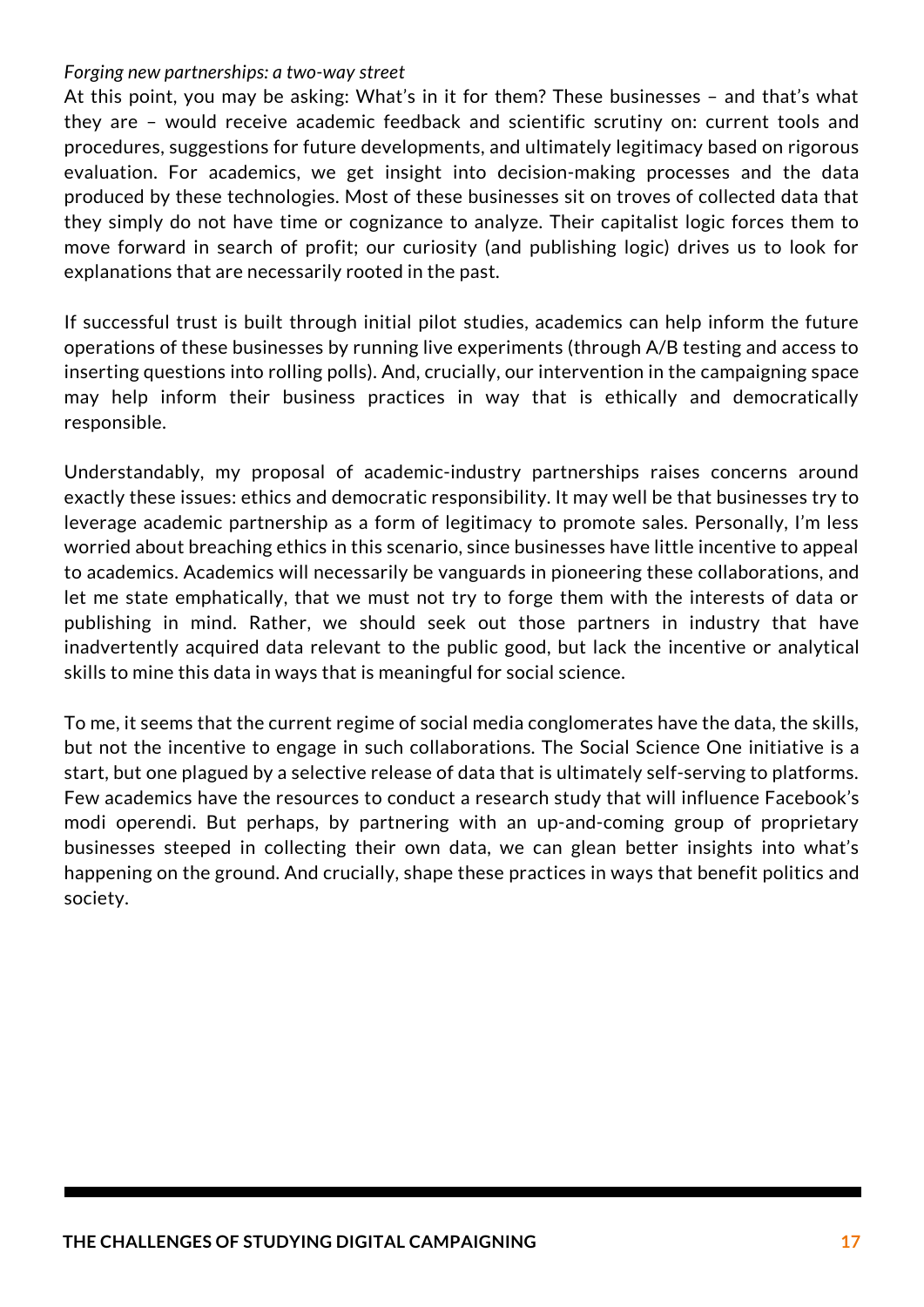### **Rising to the Challenges in Digital Campaigning - The Value of Mixed Methods**

### **Dr Nikki Soo**

The rise of digital tools in political practice, such as election campaigns and constituent communication, has resulted in methodological challenges as researchers seek to investigate its development, process, and impact. In response to these challenges, using mixed methods has been suggested as an answer, and is also being strongly encouraged by grant funders. For instance, in the UK, funding calls from research councils and such as the UK Research and Innovation development of Global Interdisciplinary Research Hubs to specifically seek to support interdisciplinary work across the world.

Indeed, the Economic and Social Research Council (ESRC), the UK's largest funding body for social sciences, currently has four calls for proposals (funding projects up to £1.5m) with criteria such as "reach across the physical sciences, arts and humanities, social and environmental science," "interdisciplinary approach exploring how to co-design the research with different disciplines within and beyond the social sciences, arts and humanities," and "multilateral, inter- and transdisciplinary".

It is evident that collaborative, mixed-methods research is important for knowledge generation, but is also perceived as an important benchmark that good research is measured against. Whilst I agree that this can be an attractive solution for researching digital campaigns, this can be a thorny enterprise in practice. I believe this largely stems from differences in methodological training.

In the following sections, reflecting on my own experience, I discuss why mixed methods can be a useful approach when approaching research on digital campaigns and then reflect on the challenges researchers have faced when trying to embark on mixed methods research. I conclude by offering some suggestions for how these difficulties can be overcome in the next generation of scholars.

### **Why mixed methods?**

With the dynamic and complex nature of the media environment in which political practices involving digital tools is taking place, researchers need to be creative in how they collect and analyse data. Mixed methods involve the combination of two or more data collection methods that often stem from different disciplines or traditions. This can be used to confirm results or complement findings. A common example is the combination of qualitative and quantitative methods, such as the use of surveys and in-depth interviews.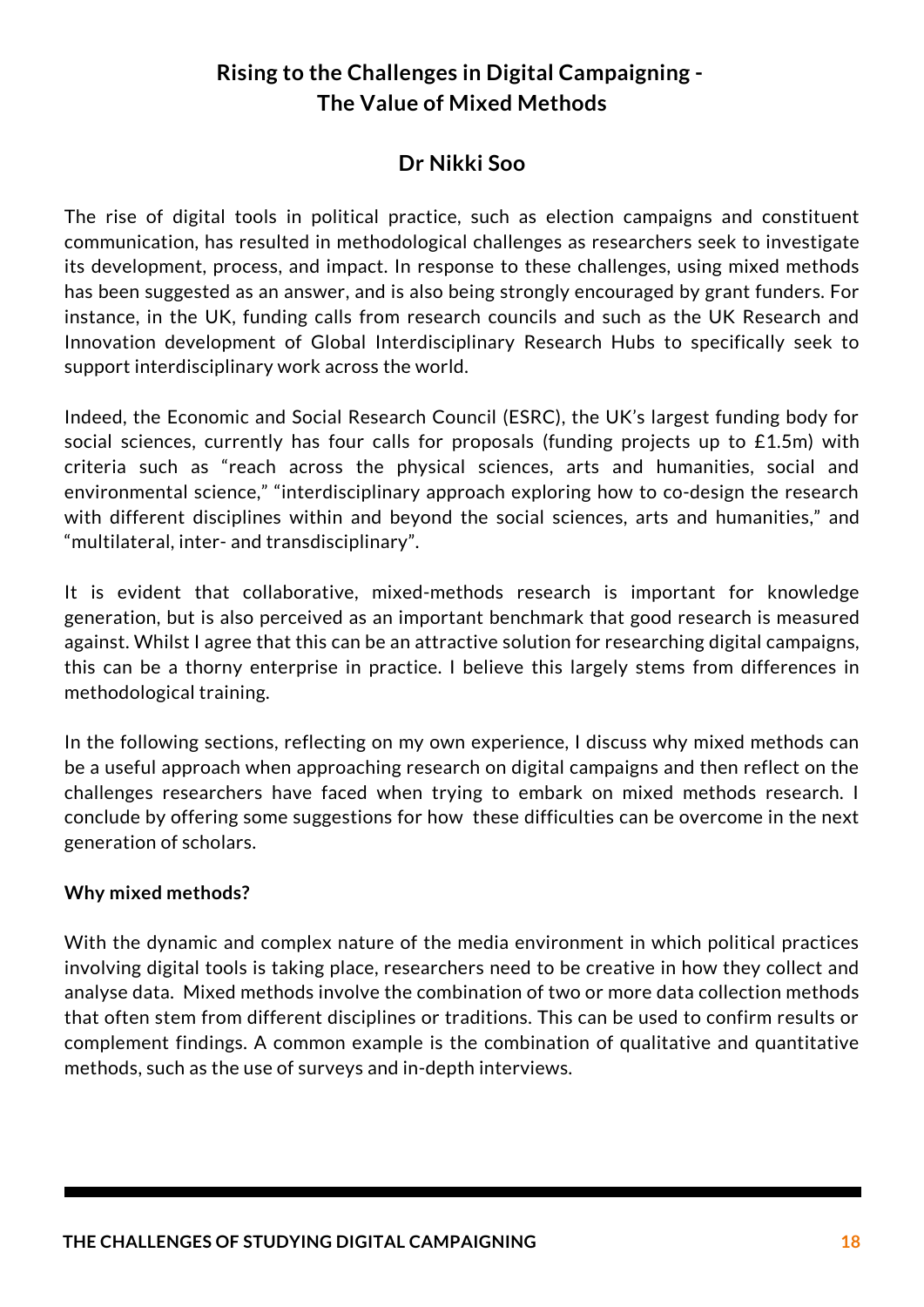More recently in research involving digital tools, this has also expanded to include the use of computer and data science methods. Whilst many established single methods can offer insights, leading studies have shown that mixed methods can offer different, complementary findings. For example, Jungherr drew on observations and in-depth interviews with six party campaign organisations during the 2013 German federal elections to show how they adapt and use digital tools.

I recently completed work on a mixed-methods project (funded by the ESRC Impact Acceleration Fund) led by Dr Marta Cantijoch, in partnership with the BBC. We wanted to understand audience attitudes towards the BBC, and how digital tools facilitated or impacted their consumption of political news online and subsequent political engagement. Drawing on the strength of researchers on the team coming from different areas of methodological expertise, we used a combination of three methods - an online diary study, a survey, and behavioural data from their usage of the BBC website. A method like this is advantageous as it allows, in varying degrees, details of what motivates and influences individuals' internal thought processes to emerge.

From a macro perspective, the behavioural data provided a 'big picture' overview of what participants were doing on the BBC website, including the news topics and articles read, how much time they spent on the website, and if they went on to share those news pieces online. The survey results shed light on participant consumption habits and consistency over six weeks, but the meaning and motivations behind these habits were only revealed through their diary entries. The rich detail provided in these entries, together with the other data, uncovered habits and actions undertaken, while also presenting the phenomenon in a way we hoped could accurately reflect audiences' everyday news consumption by taking into account actions and moments that are often not obvious to observers at first glance.

The success of this collaborative, innovative approach, not only makes the case for how mixedmethods can provide us with important insights, it demonstrates how different disciplines and traditions can allow us to uncover various types of detail and information. Indeed, there are many reasons to embrace the use of [mixed-methods.](https://journals.sagepub.com/doi/full/10.1177/1940161216642597)

### **The challenge of mixed methods**

Despite its advantages, carrying out mixed methods research in a single study is not always a straightforward endeavour. The capacity to be equally competent across a variety of methods is rare and often an individual scholar cannot be fully equipped to carry out mixed methods independently. Moreover, due to the nature of this type of research, social scientists have to consistently refine existing, or develop new, methodological skill sets in order to continue researching political practices in the digital realm. This may not always be feasible and can be overcome by by collaborating with other researchers, but this can also prove to be tricky.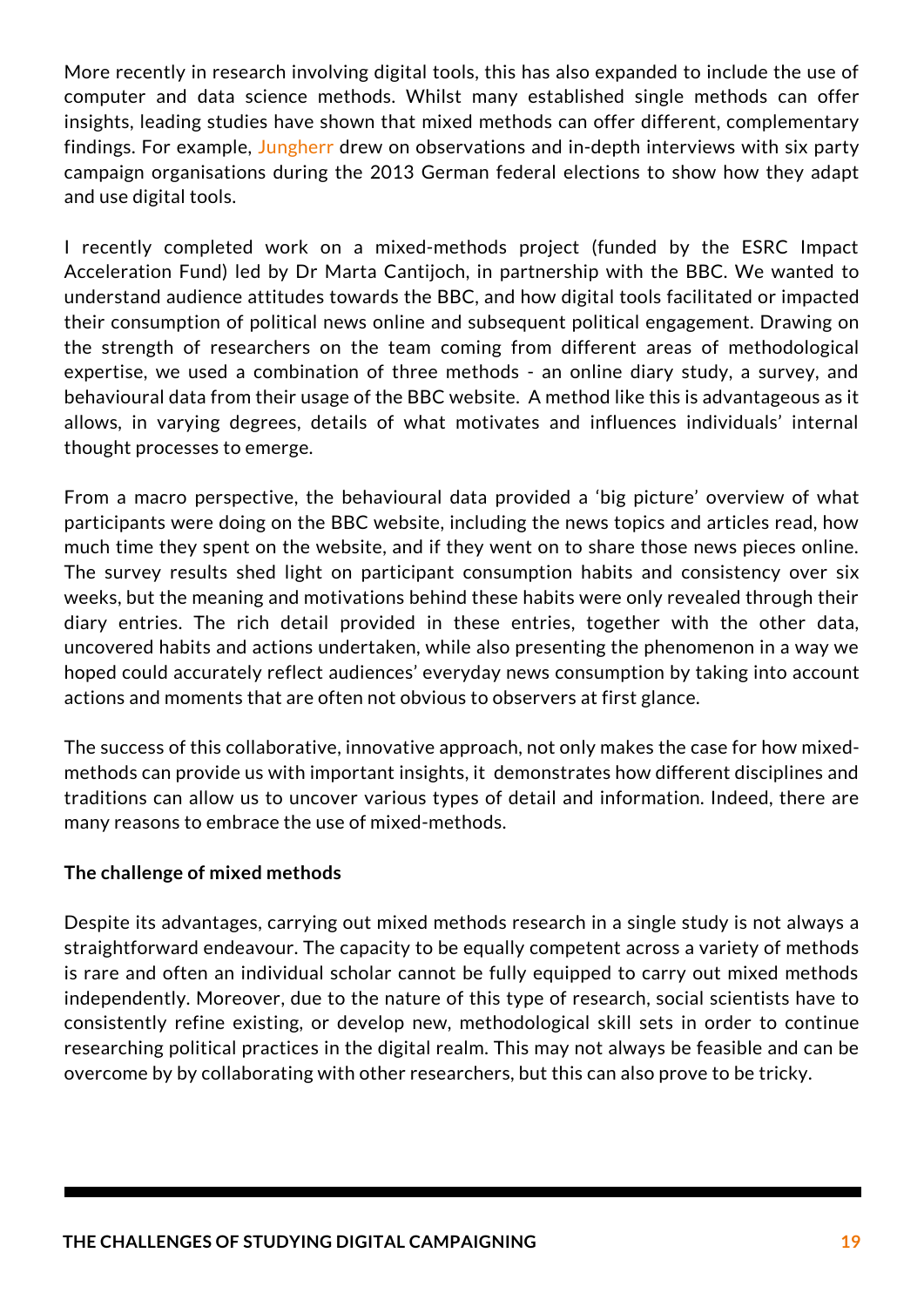When scholars who are not trained in the various methods that span disciplinary traditions try to work together, this can pose issues when agreeing on and establishing the parameters of a study. Questions that may arise when attempting to decide on which combination of methods to answer research enquiries on digital tools include: - Can the methods used provide the data we require to answer the research question(s)? How do we reconcile the different forms of data collected and produced - possibly ranging from numbers, words, audio and visual formats - to answer the research question(s)?

Furthermore, the diverse set of disciplines that mixed-methods research draws on can often make the process of publishing difficult. During the British Academy workshop held in January, this sentiment emerged prominently amongst participants when discussing experiences of publication. After rounds of rejections some ended up making the decision to publish different aspects of their research separately, rather than a mixed-method piece of research.

This does not come as a surprise. The peer review process is often not amenable to mixed methods research. Reviewers are usually experts in a specific methodological tradition and often want more detail on the method they prefer or are most familiar with. The expectation for the level of detail is often simply not possible within the scope of a standard length article. There are therefore relatively few places where it is possible to publish this kind of work., As a result, others who might be potentially interested in carrying out more mixed-method work are less encouraged to do so.

### **Future steps**

Whilst mixed-methods appear to be an attractive solution to research related to the use of digital tools, in practice it can be difficult. However, these impediments are not insurmountable. The growing amount of opportunities supported by funding bodies and digital platforms demonstrate a strong support for the academy to continue striving for mixedmethods research. There are also examples of developing success from scholars carrying out this work globally. To conclude, I suggest two ways we can overcome these challenges.

1.Methods training for future scholars

First, we need to think about the training scholars are given and the kind of curricula we are developing. Scholars need to be armed in methods that are not only relevant to their current research, but their future work related to digital tools.. When designing research methods courses it is important that we consider the trends that the area of study is moving towards. This can include computational methods, along with traditional quantitative and qualitative methods.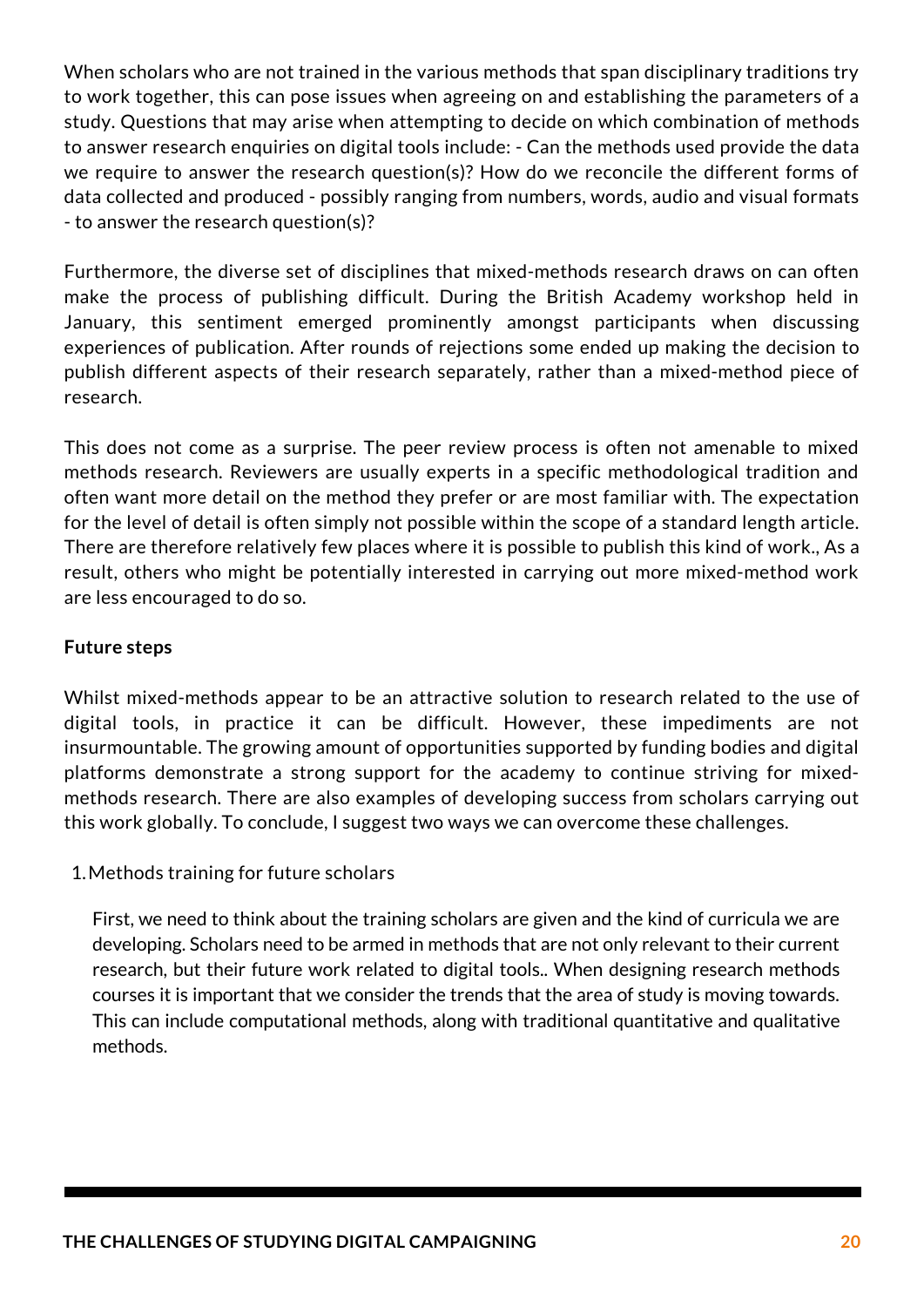There is no need for scholars to master every methodological approach themselves but a sense of reflexivity should be also encouraged and cultivated. This way, scholars will not only continue to refine and improve their research skills in their specific disciplines but also be equipped with a general awareness of what different approaches exist. This will enable them to appreciate the opportunities on offer when it comes to researching future questions, and also potentially identify their own skills that they can then contribute to larger project collaborations.

### 2.Changes in journal and peer review practice

To encourage and develop mixed methods in our discipline also requires a reworking of the standards mixed-methods research are currently being held against, particularly during the journal and peer review process. A set of criteria that can be used in mixed-methods assessment, as well as a guide for research best practice needs to be developed. Journal criterion needs to be transdisciplinary, and take into account the different perspectives in data collection and analysis. Furthermore, academics in various roles (e.g. author, editor, reviewer) have to take responsibility in upholding quality standards as well as embracing innovation in this growing interdisciplinary and dynamic area of research. Only then can the epistemological underpinnings of the discipline move forward in the area of mixed-methods research.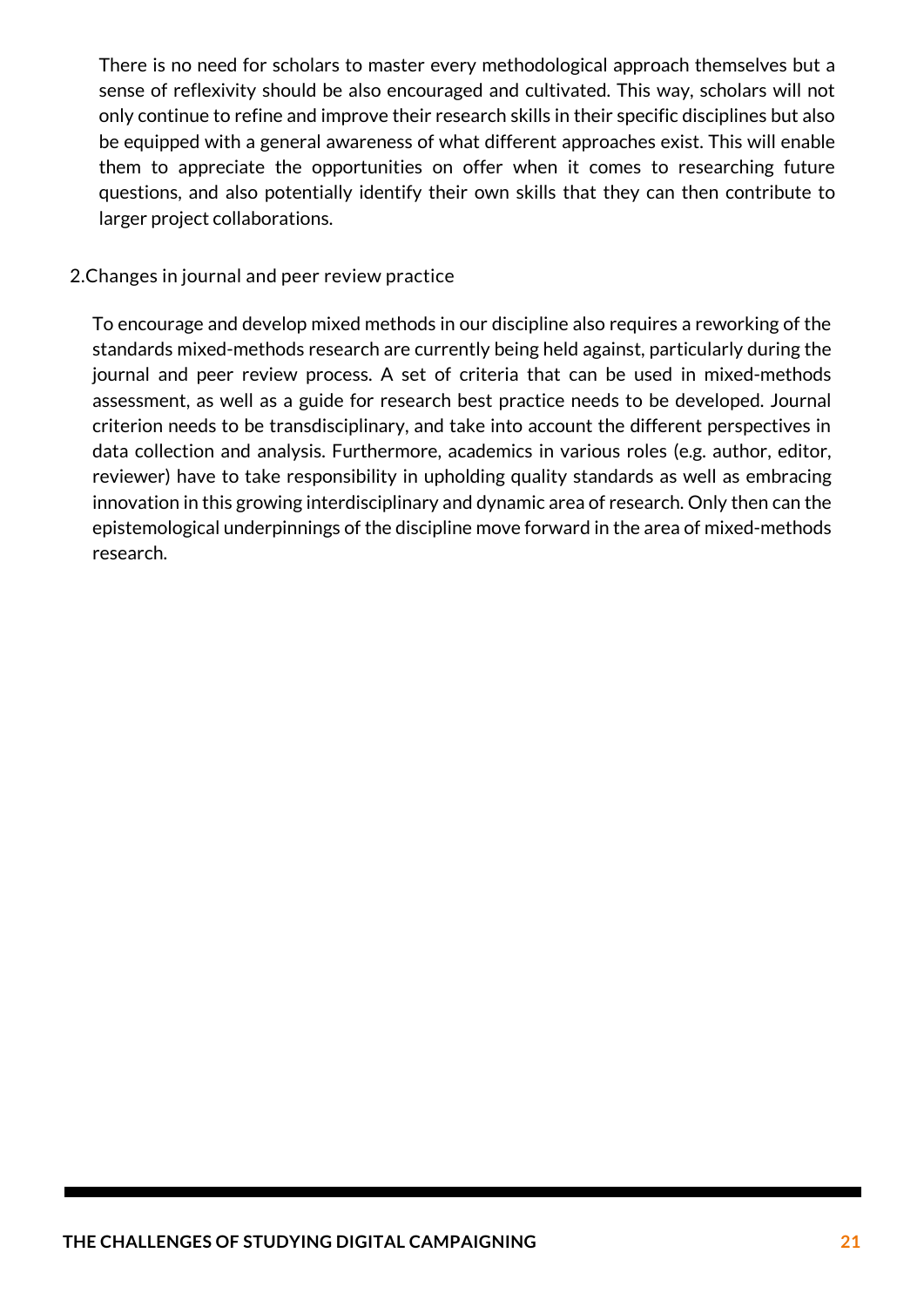### **Digital literacy, rigour and the study of digital [campaigning](https://journals.sagepub.com/doi/abs/10.1177/1940161208319097)**

### **Esmeralda Bon**

Studying human behaviour is a challenge. When we study it in person, there may be issues with interpretation, missing information, unwilling participants, a lack of funding. When, in turn, we study human behaviour online, even the physical aspect is gone. As a result, these challenges are exacerbated. Questions arise regarding the quality of interpretation and the completeness and quality of the data. Some of these issues have been addressed in the preceding sections of this report.

Yet, although there are these challenges, analyses of big data are sought after. There is the hope that these tremendously large data sets provide us with the opportunity to uncover hidden patterns, to study phenomena from different angles. The findings of these studies, which will more often than not require the use of quantitative and automated methods, could contribute to the building of public policy and, as such, have an impact. As a PhD candidate sponsored by the Economic and Social Science Research Council (ESRC), having or making an impact is part of my remit. I have collected a relatively big data set, I am using these types of methods, and I have specifically experienced the aforementioned challenges.

### **The challenge of gaining data**

Indeed, gaining access to data can be a strenuous and unrewarding task. Although the software is available to assist the collection of data using the APIs of certain websites, to scrape web sites and less accessible digital data, some programming skill (be it R, Python or an alternative) is required. This investment does not always pay off – access is limited and denied at the (seeming) whims of organisations and corporations. As much time and effort are put into designing a study and gaining these skills, I have to say that losing access to an API midway through data collection is incredibly dispiriting! As a result, potential data is lost, and the sides of a story that certain actors may have provided in their digitally published campaign communication will never be heard.

Furthermore, even if data has been collected, it may be unclear to what extent the data is complete and representative of a phenomenon or case. As mentioned in the report, it is tremendously difficult yet important to capture data in real time. Data can disappear, be updated or transformed. It is true that we are very much still dealing with a black box, in terms of the programmes and software we use and the nature of the data itself. What does and not does concern campaign material and what data can we actually collect? These are questions I struggle to answer in my research, which looks at UK politicians and involves the use of Twitter and Facebook data. Today, politicians are under intense media scrutiny, due to the mediatisation of politics, and as a result part of a permanent political campaign. Should we therefore consider all communication of these public office holders, from their public accounts, as reflecting campaign activity?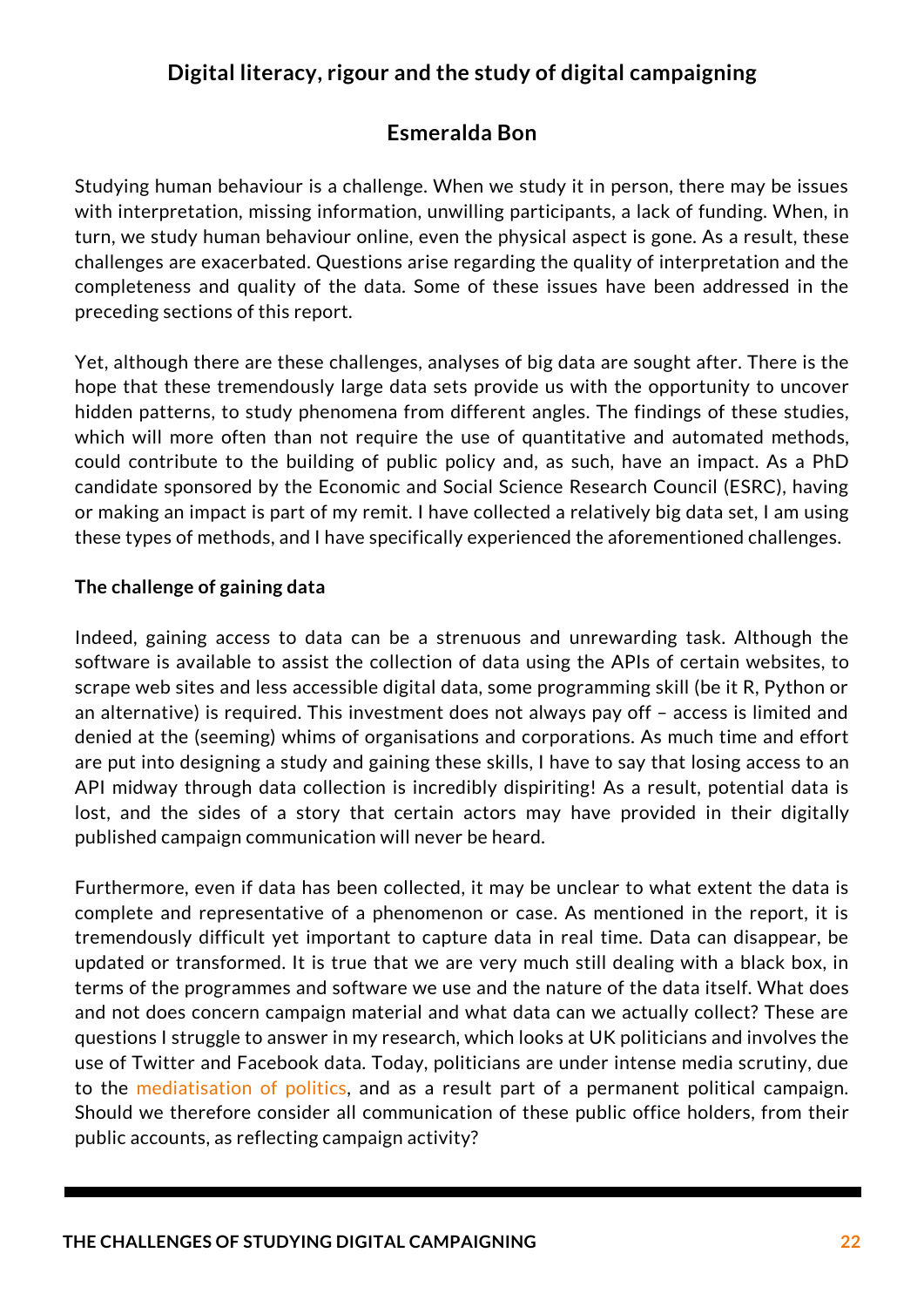### **Big data: the ethical and pragmatic challenges**

In fact, some of the communication may come across as personal, which links to the question of ethics. There is a grey area when it comes to online data and whether this can be considered public. When, if ever, does public data become personal? Furthermore, to what extent can this data and these findings be made public? If this data cannot be shared publicly, then how can we adequately evaluate this research and contribute to digital campaigning research?

At the same time, we are also tasked with circumventing data access limitations. As a consequence of access issues, we may end up making decisions informed by access, rather than theory. Even when we report the actions we have taken into building the sampling frame, collecting the data and constructing a sample, the question remains whether we really have the data and information we intended to collect. Uncertainty on behalf of the researcher with the potential quality of the data is a problem and easily picked up by reviewers and fellow researchers. Understandably so, the last thing we need this day and age is more misinformation!

All in all, the study of digital campaigning is a challenge. In the end, whichever method we choose to use, there are going to be trade-offs, and the nature of the data we collect and the platform that we collect data from do provide limitations for digital campaigning research. To advance the field, it is crucial to keep these issues in mind. Therefore, as researchers of digital campaigning, we need to make sure that we become and remain digitally literate and rigorous.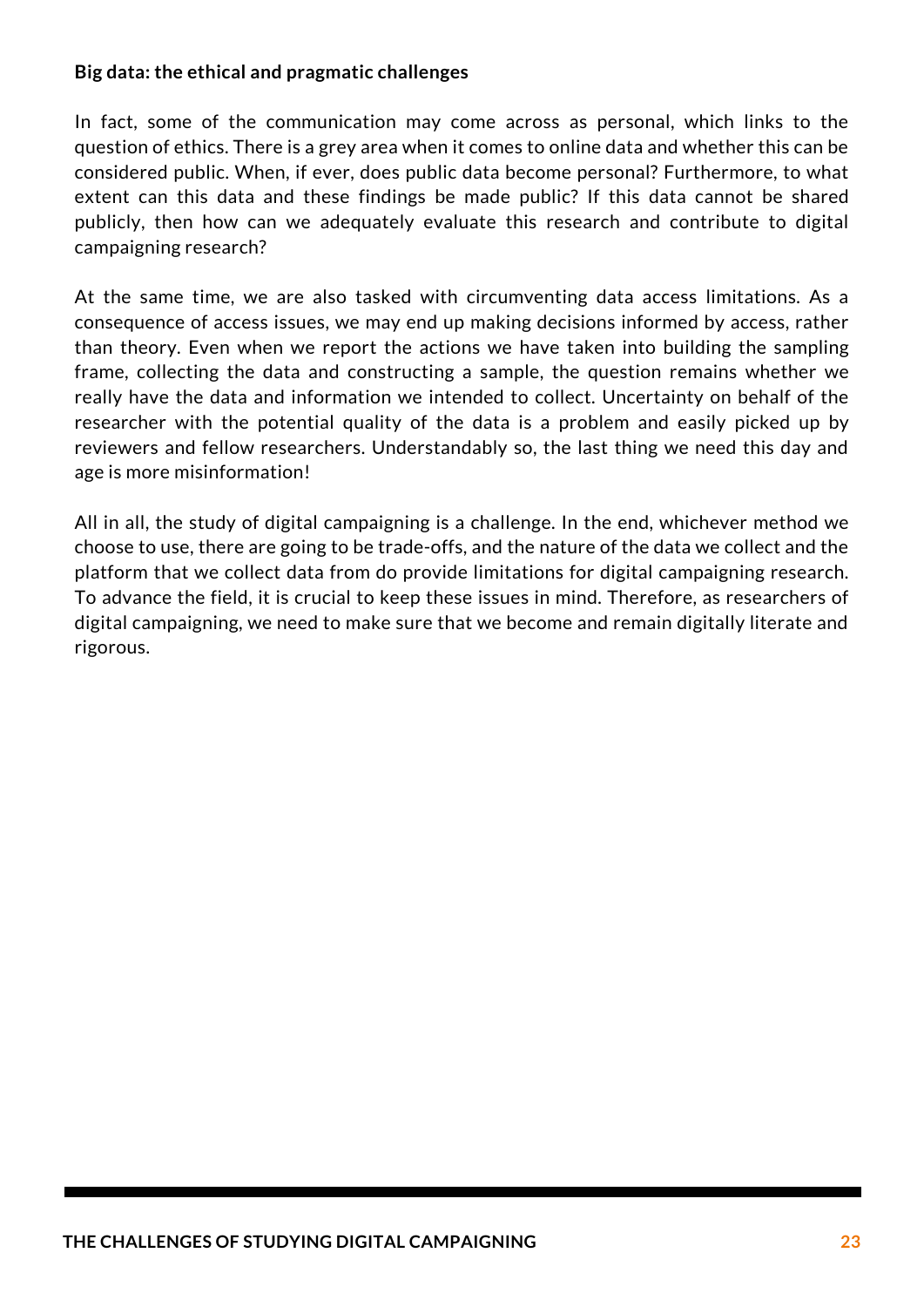# **CONCLUSION**

The topic of digital campaigning has received much recent attention, and yet researchers' capacity to generate insights on what is happening and what effects online practices have is frustrated by a range of challenges identified by academics and practitioners alike. In moving forward, it is necessary to think about a range of responses including working with industry, employing mixed methods and constructing interdisciplinary teams. What is clear is that these issues will not be easily overcome, and yet there is a wide community who are devoted to trailing and employing new methods and ideas.